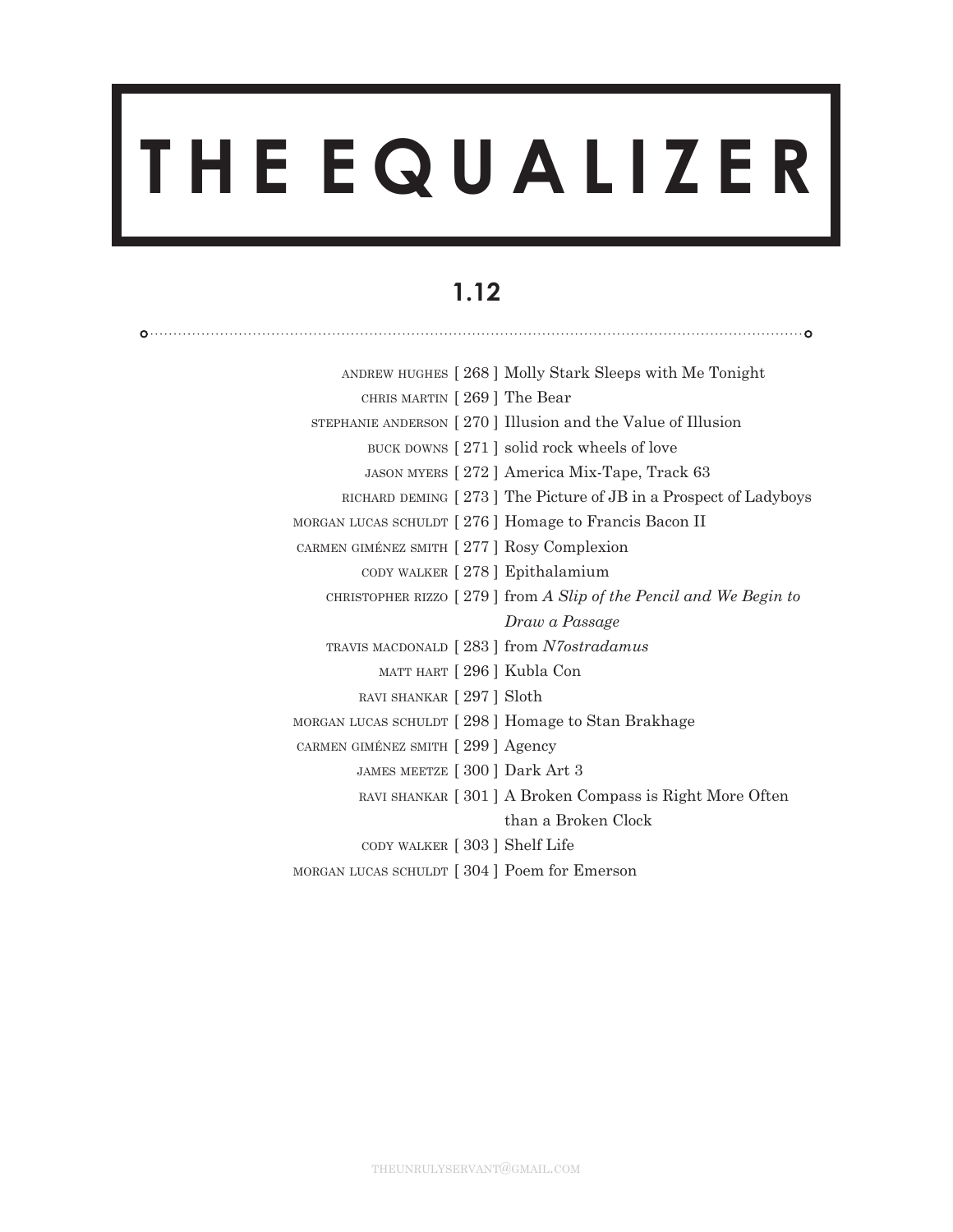# *molly stark sleeps with me tonight*

 just the faint hiss of the treasure-chest darkle chirpers fore first light behind enemy lines there are free unicorn rides

it sounded like we was flower-flavoured in the dark.

ANDREW HUGHES **bookthug.ca bookthug.ca bookthug.ca**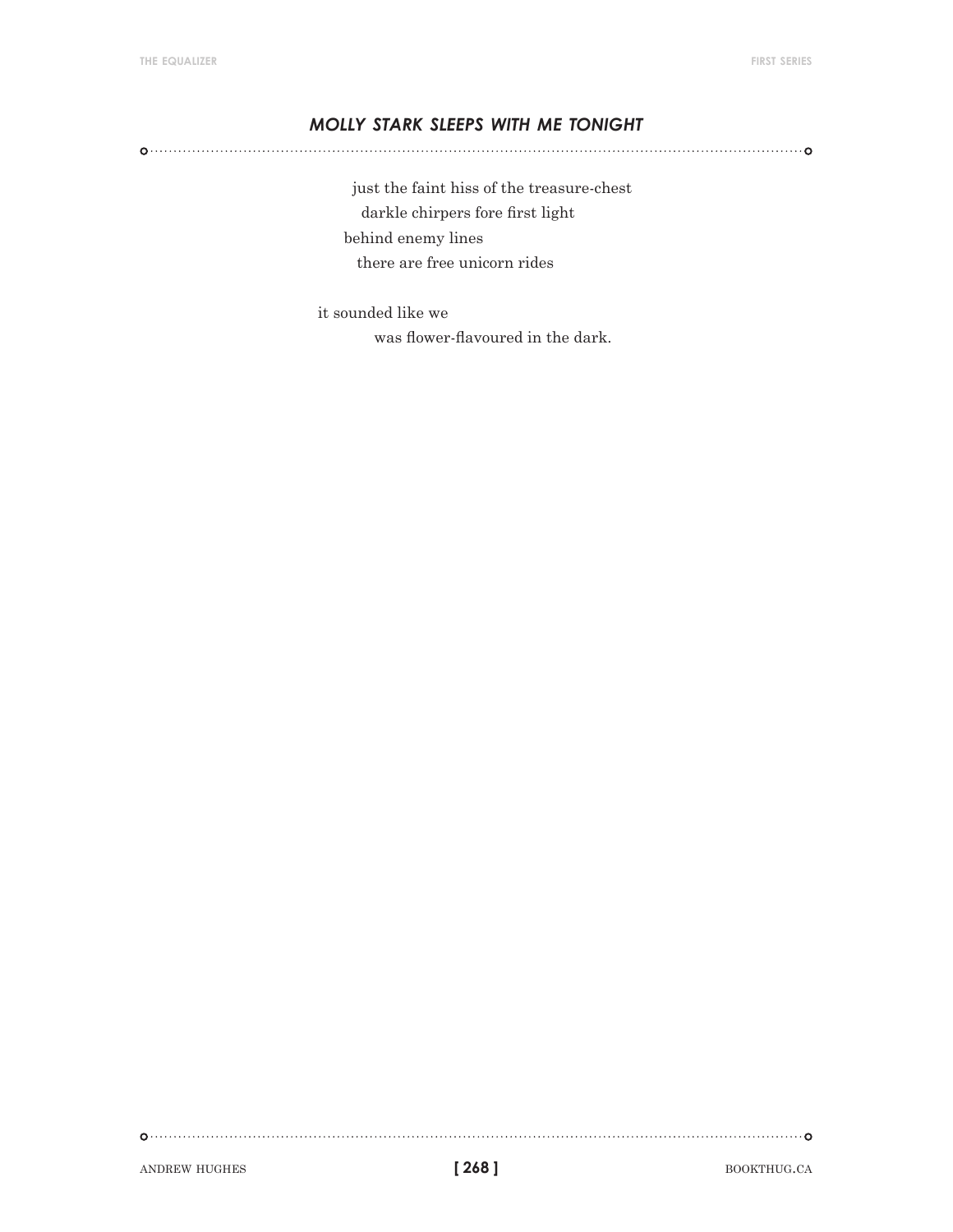#### *the bear*

#### 

#### *for Andrew Hughes*

Waking worn into day like tumbling dice fray into number I cover the streets wracked lesser in joy each quake subsumed in postulates the green blinking leaves make as you stumble away just so the other you can return nonplussed chewing the absences loose to taut a litter of bears broke into the local McDonald's dumpster to glean baby teeth summer's yellow horror sleep that flees whenever another you just bursting cold yet vibratory arrives on cue surfacing like fish thought to chorus or chafe I stopped not plying god and got stuck that way this no name forest subletting authenticity to head East as the limbs fall off or salvage superannuated fat minus the red happy meal plastic when I went to the cave I wasn't looking for the answers I was looking for somewhere hollow I could stay until the fireworks were done fucking with the sky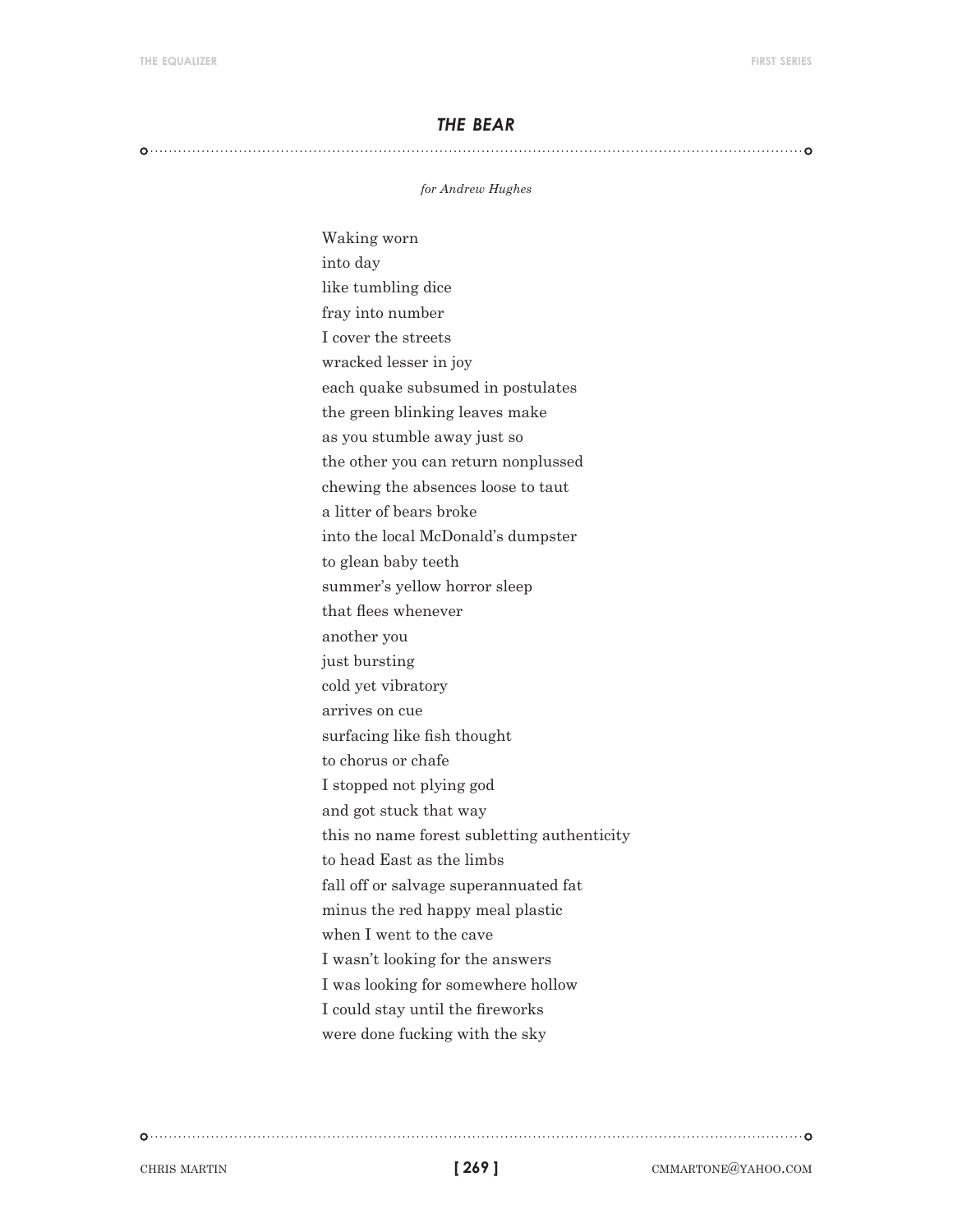# *illusion and the value of illusion*

That same fall I circumstraddled Eiderdown, or a word or tune Ophthalmia in successive torrents

Being a unit with a limiting membrane The reality was stern enough Engaged in the perpetual human task

It was sunset when the rout began Ending at length in total blindness Omnipotence is nearly a fact of experience

A mode of giving an impression The resolution of paradox leads to the butt of a horse pistol To keep body and soul together

The hand-shaking at parting The only immediate reward True and false self-organization

Keeping inner and outer reality separate yet Long had gone some essential function I have hereunto set

My Hand and Seal at Arms

Some value in History-taking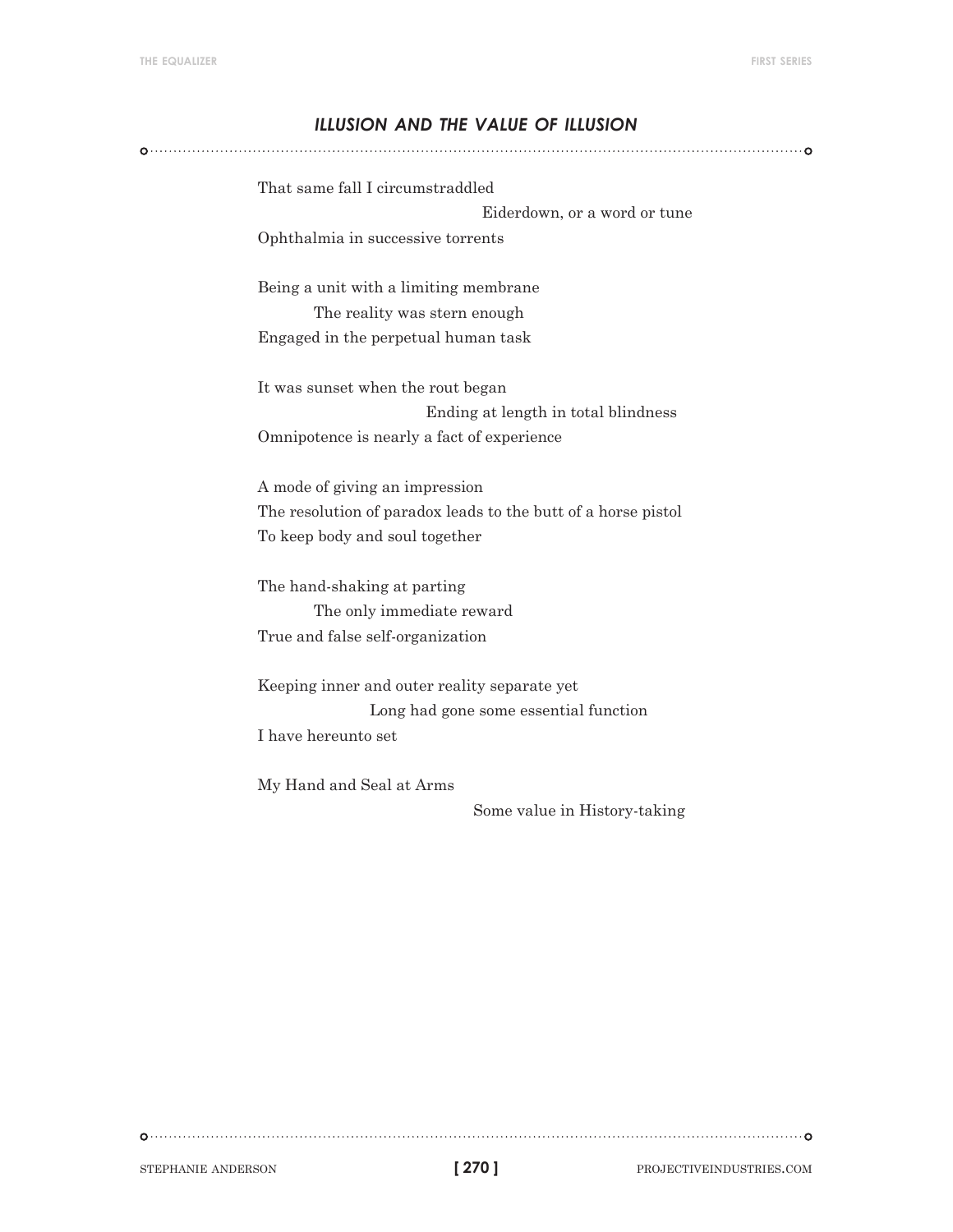# *solid rock wheels of love*

dreams of diminished accountability born under the sign of the arbitrarysignifier

time tunnels from ear to ear metropolitan echoplex refractory all the measures move, aw shucks, I love you: look out—

> now every time I wake up this my weakness smites me

> > novelty anomaly portable understanding

> > > assume nothing & make it happen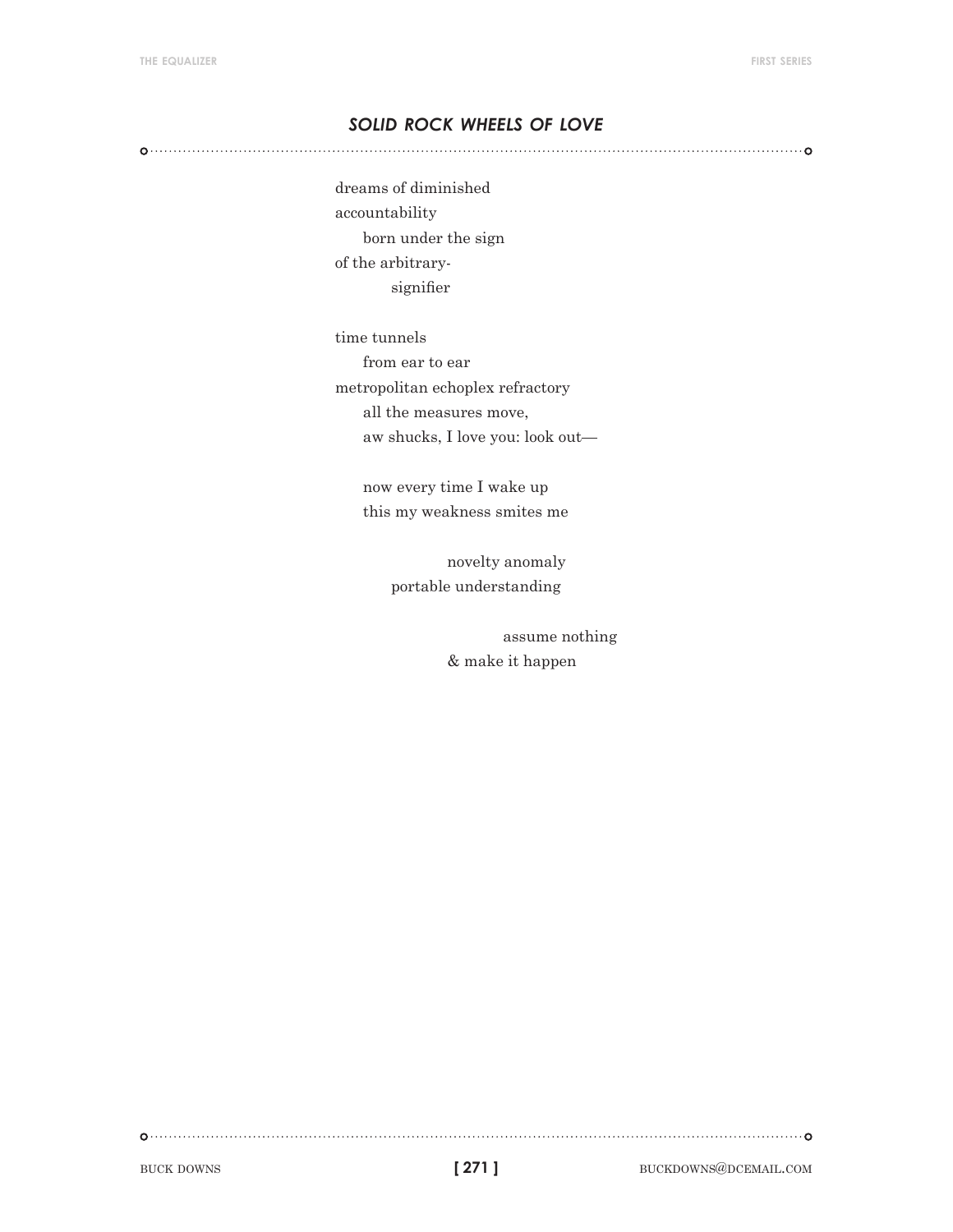# *america mix-tape, track 63*

Get your hands

out

of my

clouds are a clue. Clitty. What was your dream?

To preach good news to the potato farmers.

I'm trying to slow to the speed of soil.

Roadside service, suh-weeet. Sugar my tea, my dolly.

Pronto, pronto, pronto.

When it doesn't get

done, who does it? When the wheat is its own terrarium, what's the difference?

Look a little bit longer. A linger askant. A slew of luminous in the what. The waves hush above the phosphorous & seaweed. My my.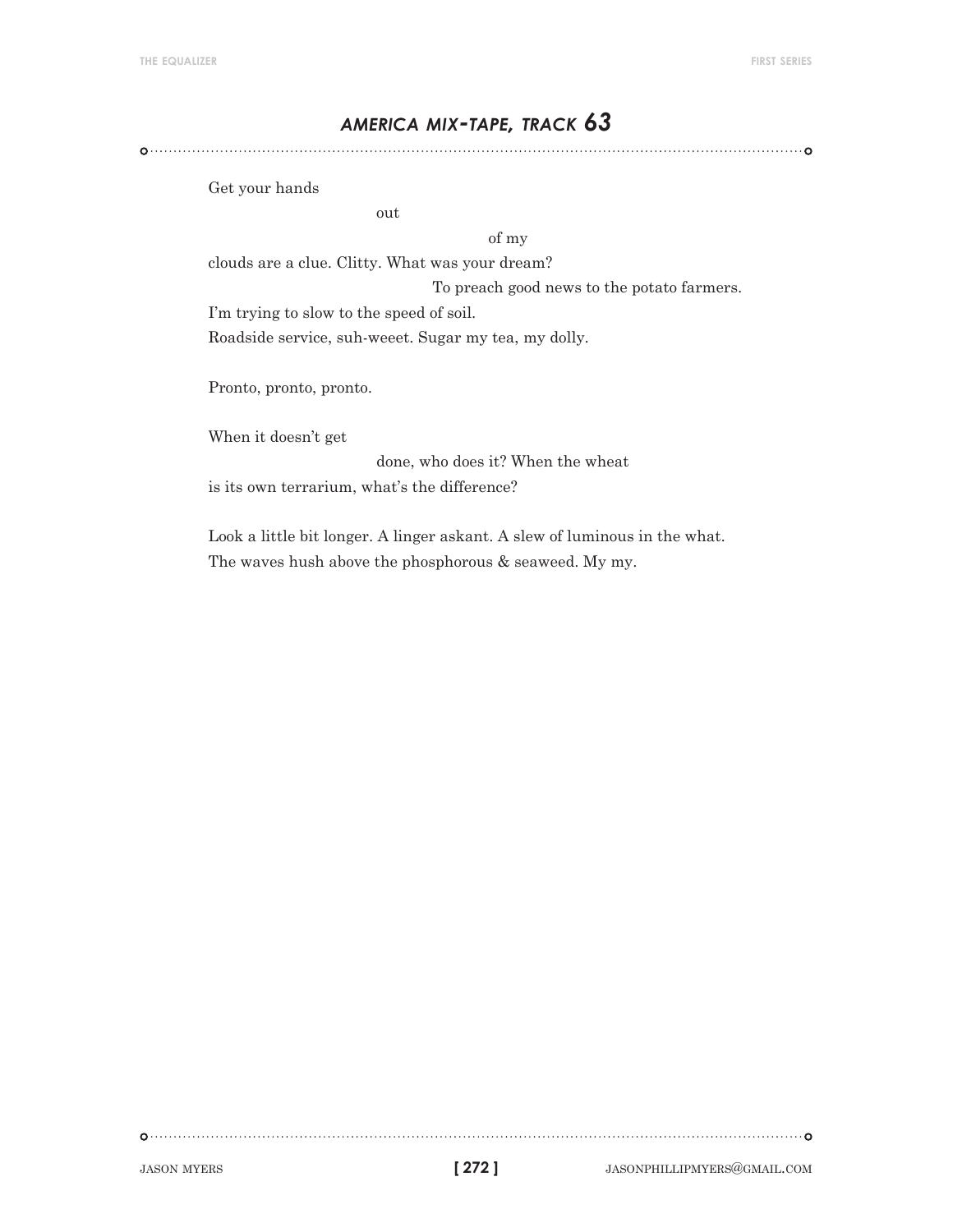# *the picture of jb in a prospect of ladyboys*

*(after John Ashbery after Andrew Marvell, for Joshua Brown)*

i

A hand holding a soda trembles as some latent wish casts its lots. The generous arch of penciled brows brings the gaze up close. Where else do

names choose their changeable places? And the one girl with an impossibly slim waist faces the camera and smiles, while uneven skirts sway above the knees.

In this picture there's no nearby garden and everyone's eyes are wide open.

RICHARD DEMING **273 EXECUTE PROPERTY CONTRACT ASSESS**.COM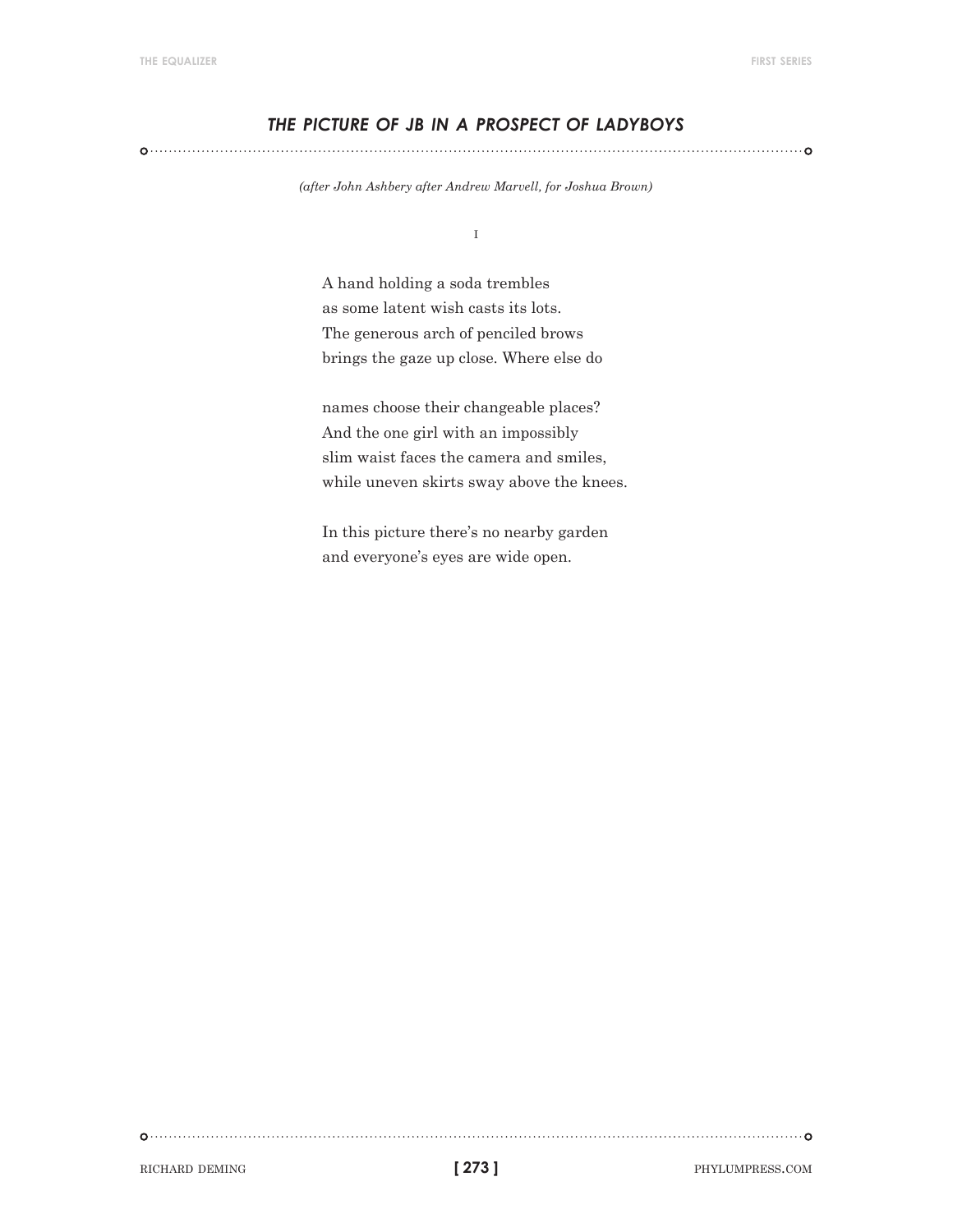$\rm II$ 

Did you, for how much, and how must the imagination quicken a reality that is and is more necessary than the one in

hand, the one we'll squint and blur into focus. Curiosity is a kind of daily translucence and their hair's so long, it invents its own virtue.

Leave things be for now. Forgive me, standing beside you, they are so lovely.

RICHARD DEMING **phylumpress.com 274 ] 274 ] PHYLUMPRESS.COM**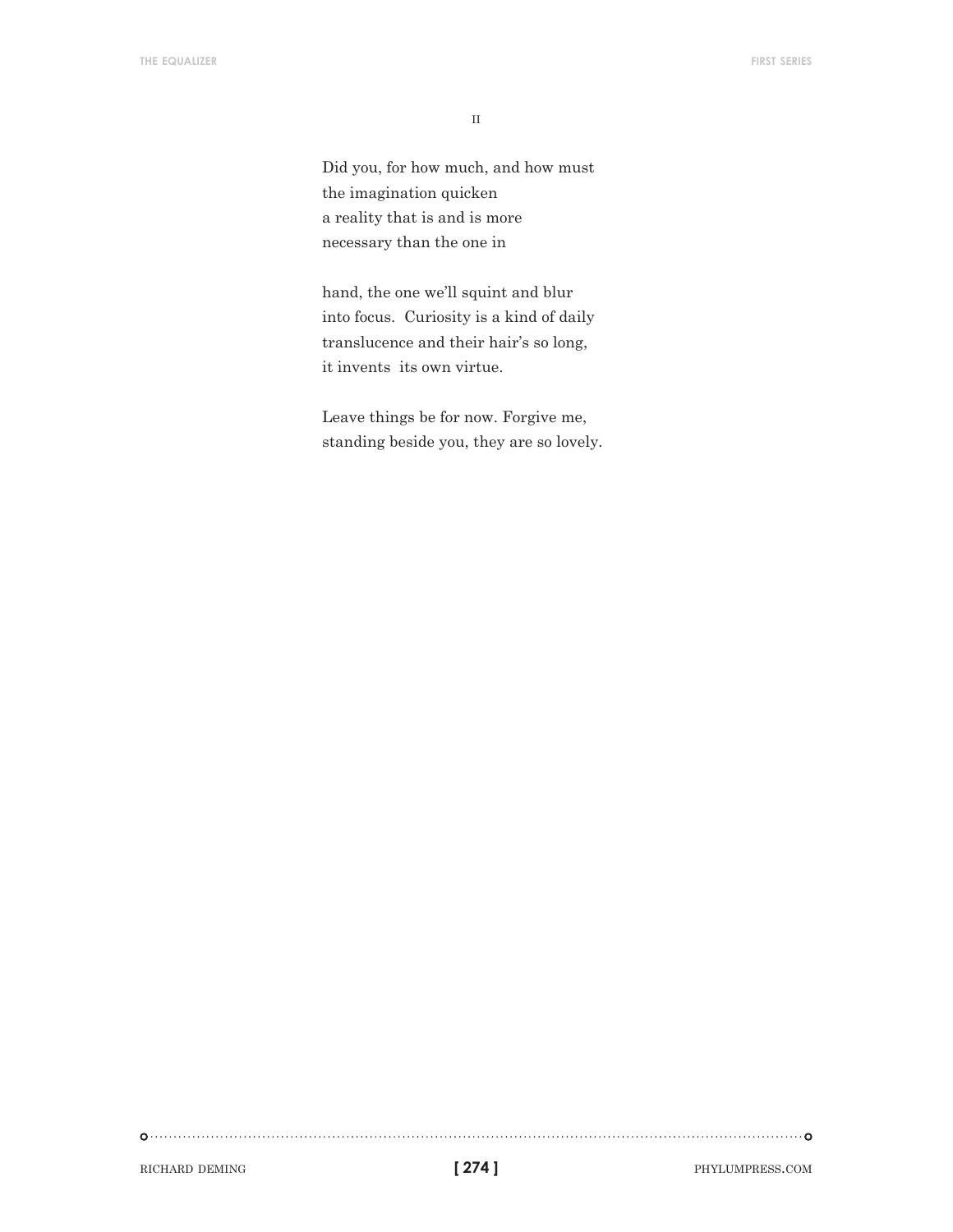iii

There may be a future of doctors, hormones, a shiny scalpel meant to slit and fold because truth's a hard thing when it's wrong.

The animal light of being wanted is more than comfort and persistence—the body directs itself, everyone, all of us, along

for the ride. There's a word for these swelling hips. Reform its error into certain reply.

Battered by luck and the fast intent of the dream of otherwise, give us a kiss for the hope that bears all it's given. Just put your lips together.

RICHARD DEMING **phylumpress.com phylumpress.com phylumpress.com**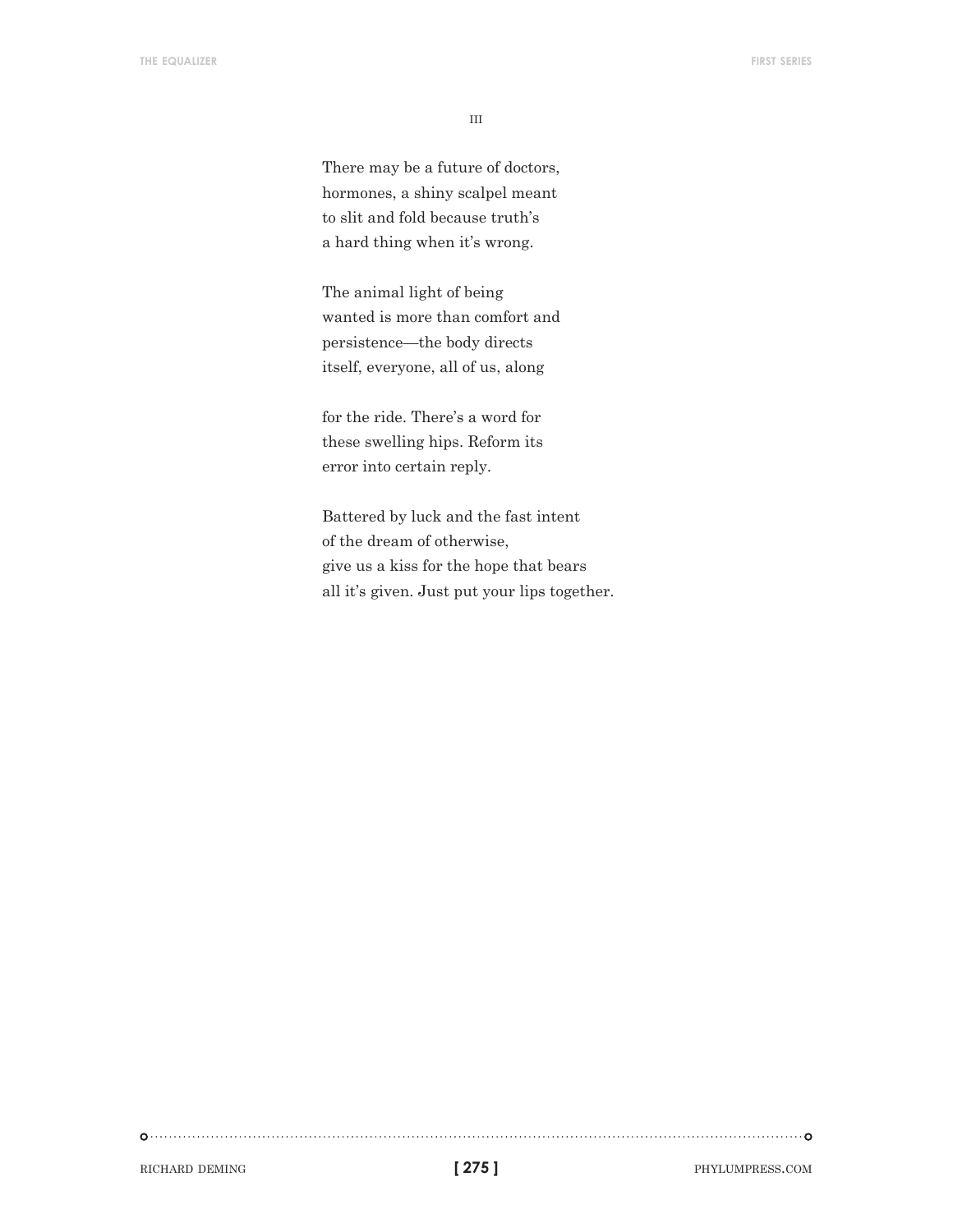# *homage to francis bacon ii*

#### Pinks

## sounding down

to slick-noise. Rough-through

w/ man-alive private.

Vowels (hurrious

as blurs)

side-wise tangled—

 so much of a skinful mingled abrupt.

Jounced. Flensed. Gangled.

Throughent:

how lust makes

ends meat;

how meat sakes *meta-*.

.<br>T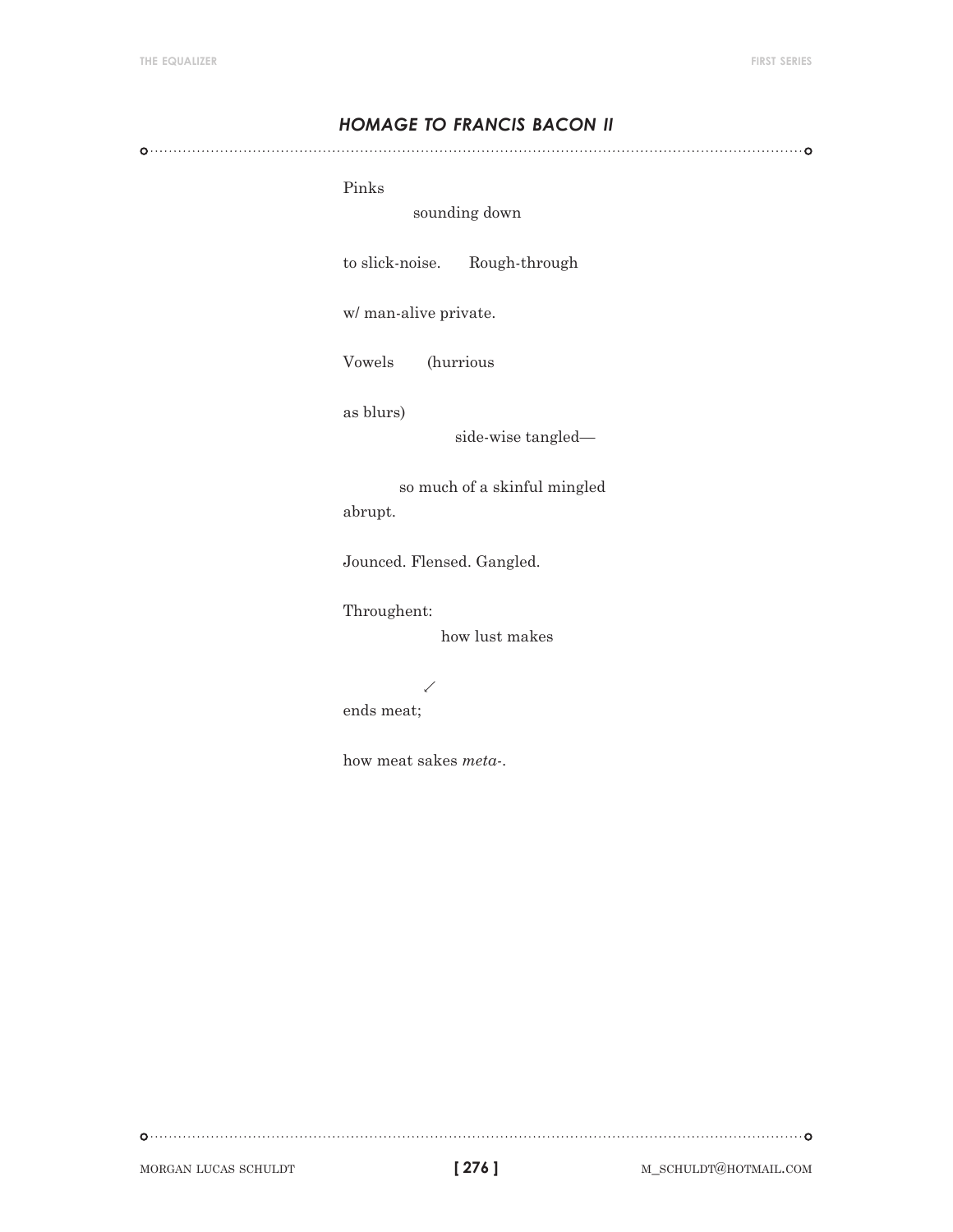# *rosy complexion*

Spasms, deliriums: madness is such a female world, but that's just my take.

Failing often and long at it, I do claim to know girls are there for blame.

You too can be matter, purplish and pale: the universe's chasm.

I noticed you when you got lustier by calling down a blood spell.

Cleanliness is only a necessity in hospitals, is what I teach my daughter.

She will be filthy.

I am plain. I was plain. I will be plain. I am not, though.

My bad habits are secrets, the mention of secrets, going to the last chapter first.

I do nothing with my urges because they are manufactured urges.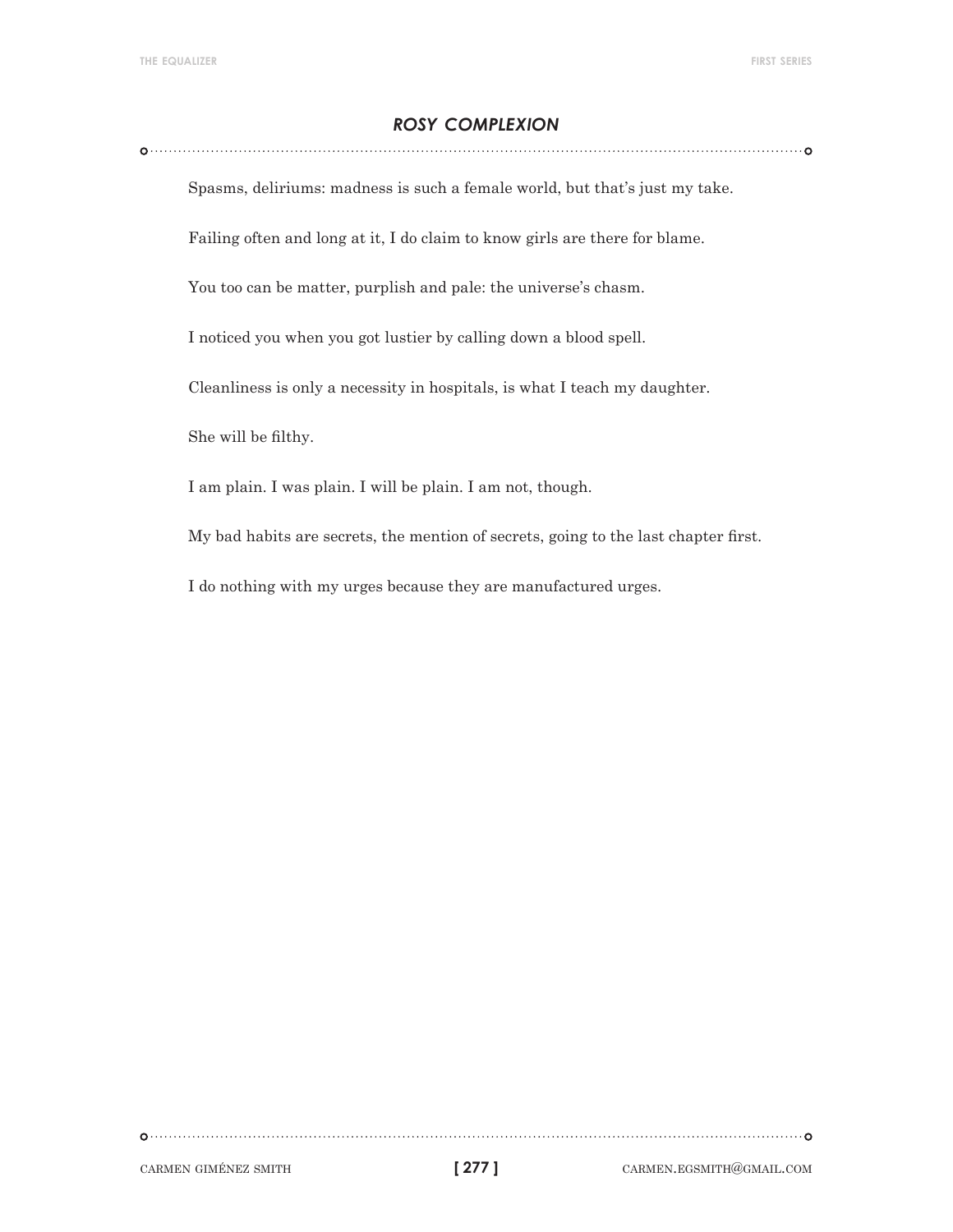## *epithalamium*

I wanted to vanish, I wanted to dig a passage to Padua—knock back a swig

of black air and vertigo, shit-storm and sherry abandon my babies, and never marry.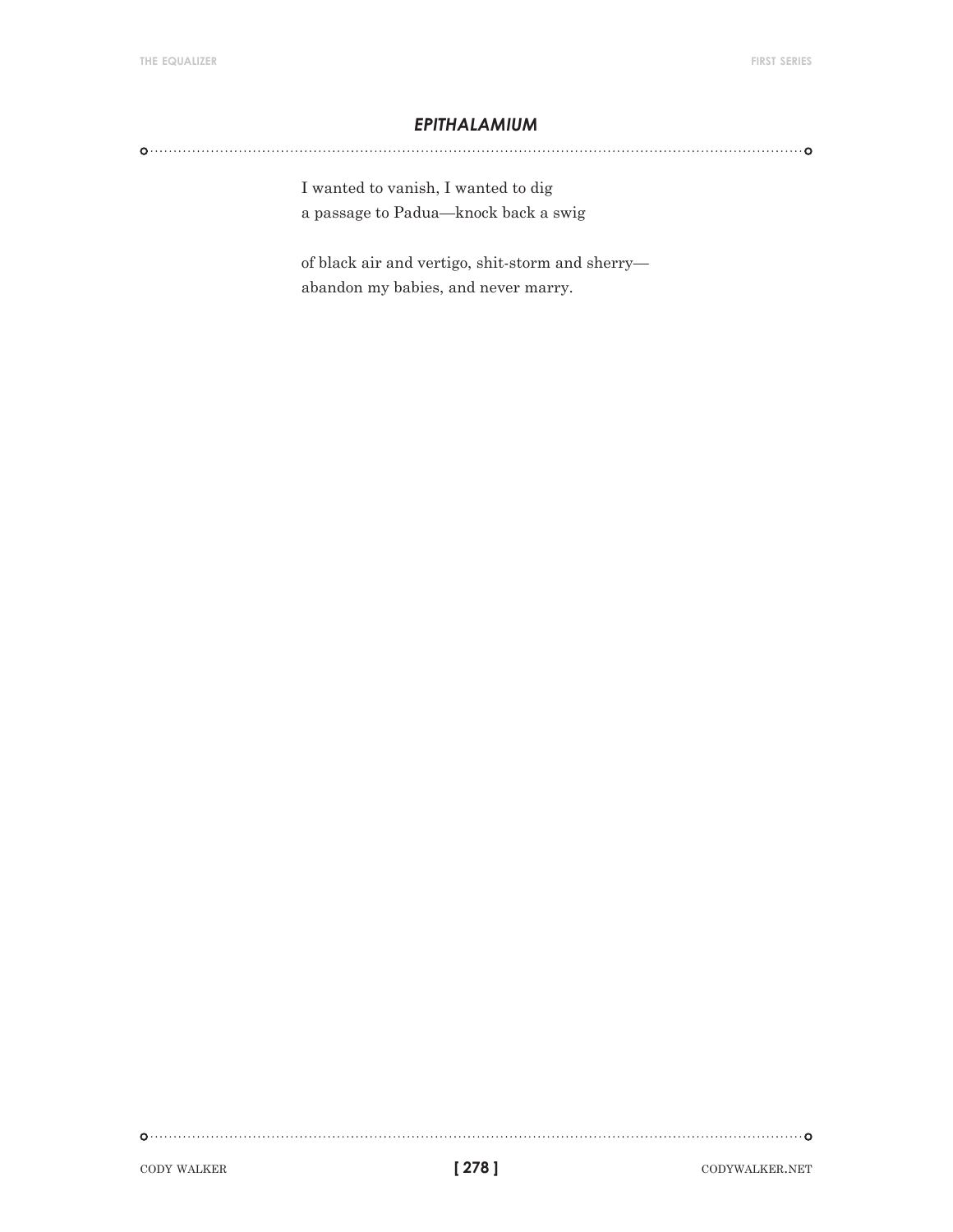#### **from** *a slip of the pencil and we begin to draw a passage*

The entanglement of particles, the entanglement and enablement of bodies. They are not treated as different entities, but as singular, one opportunity to do, one system physiological, neither owning a pure state of spin described as a direction in space of its own. But to say description is to do direction. What is here on rather than in? They say the material, marks of language and two dimensions of surface that contain a subject, nomenclature of the textual crystal clear. How to decondition what constitutes any such responsibility as this writing? From here on outwards, marks directions and nothing other than themselves, and this known but arrived at now through lead, language an extension of, subjects that emerge from shadows as real as steps. Cosmology, Diane tells me, and I feel her, bits of stardust ensuring veins, electricity and aging meat I escape the totality. When the rules fall away, where do they go? How make a snowfall fractal? Not semantics, the play we say in Plato, but a curiosity rather as true as knowing without the K, as the cosmology changes by successive marks. The logic of containment, how organization does Russian dolls, or disciplines spanking meaning with sentences. There are laws to this unfolding, as information is lost the differences emerge, such that structure's ethical process. And one learns through the vagaries attention's necessity to the love of breath that moves doing possible. A right hand writes swinging to the marginal left behind tomorrow.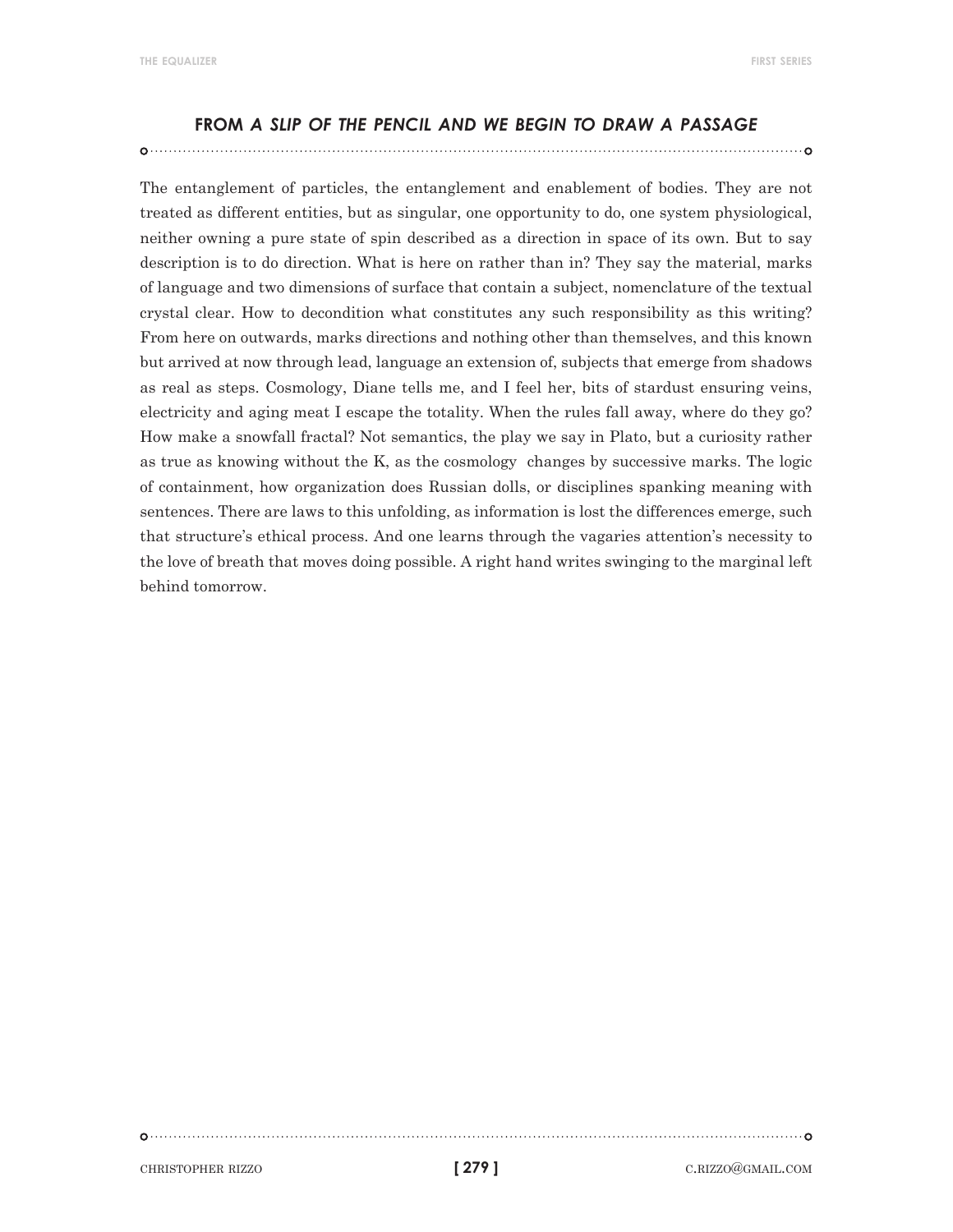**the equalizer first series**

If a message notes, how does it mean to take notes by taking note? If you are out of your mind, then where are you? What space do you take up as specific, not physiologically but physically, what morphing dimensions entangle you? How does cosmology allow such questions? And at what point do you question questioning? As though interrogation will achieve eighteenth century dreams. That I can feel my toes wiggle, now that proves real against the cold wood slats. To inhabit means containment, the assumptions of habit programs that run in the background text. Giving attention to take note, as an element of a field of attention, rather than produced by ego, passive in calm and ready for the next flint of lead to pad. What have I done that you wouldn't possess? All these commands to want more. Capably negative. The physical mystery of life must waver between the experience of one dawn and another, durations arc. The Earth has its own developing methodology, of which I moves as a character.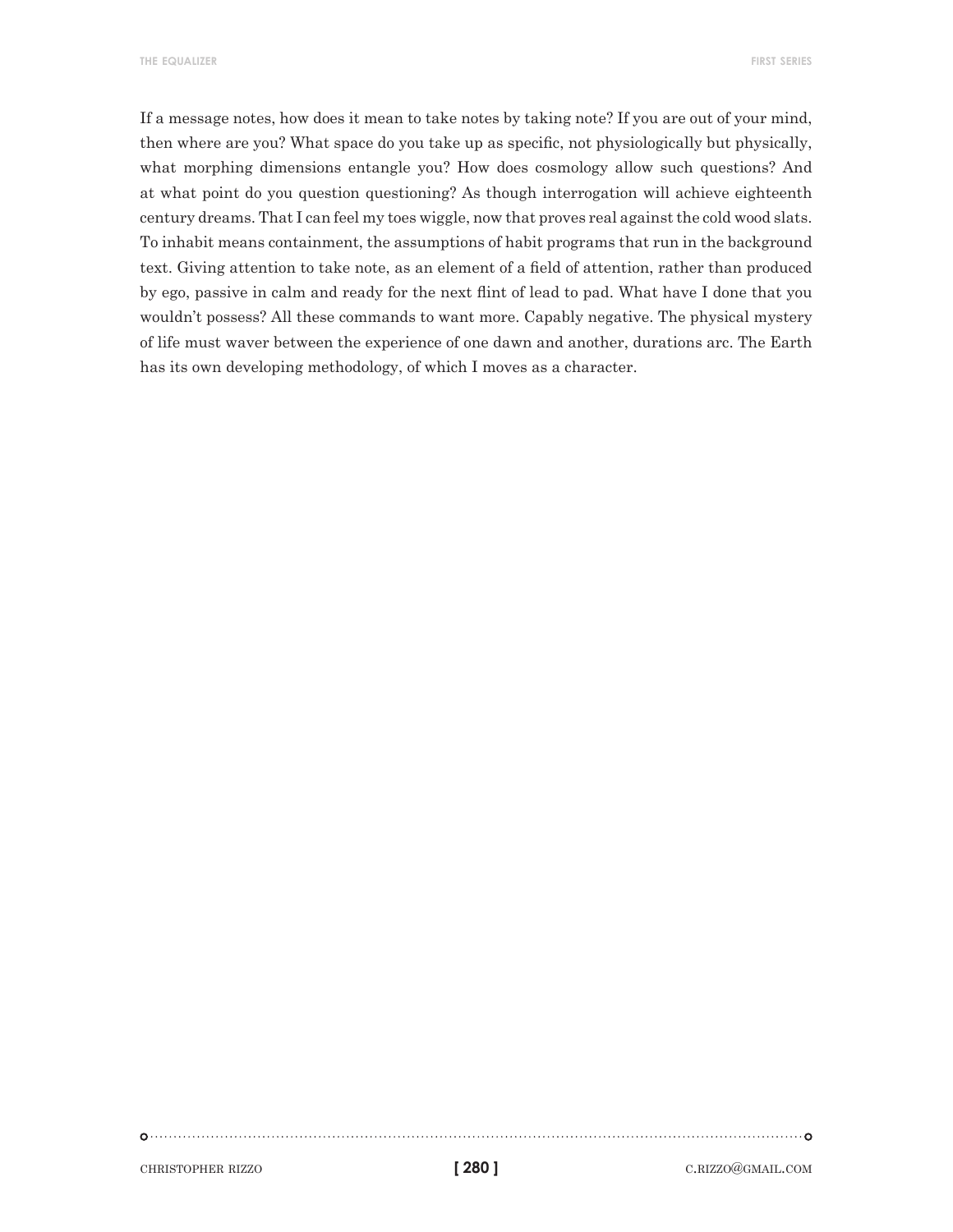**the equalizer first series**

Psychic graffito, marks on the wall of the cave of yourself. No darkness is absolute, and observation means more than yeses or eyes. Finding a tune in each bright departure, and we die every day from the lack of it, of directing ourselves on the stage of selves as they emerge. Who wants war? The war is over your imagination, says Diane, you can't sign up as a conscientious observer, even though such sights will change outcomes, however slight, unnoticeable to the capitalized panoptic Eye. But a sensibility that knows knowledge as dawning with that frequency inside any one of us. When the question of the ontology of language is a question of the existence of that which does not exist on this page or otherwise. At least until information extends from a mouth. Until one sees soundings, and processes a mark that indicates a mark. I move the instrument, and it moves me back, as in taken, each sign a sonic brick. I do not want to make art, which is only to follow the lure of imagination lording over, a definition of aesthetics waiting on welfare. Beauty and mastery go hand in hand with wandering steps that discursively transverse the machine of subject and object and back again. A metronome. The infinite spin of Penelope, the legacy of Odysseus a future of home the past predicates. Linear fashion. Reversible type. Symmetrical bra. To do or undo, and the question flaws.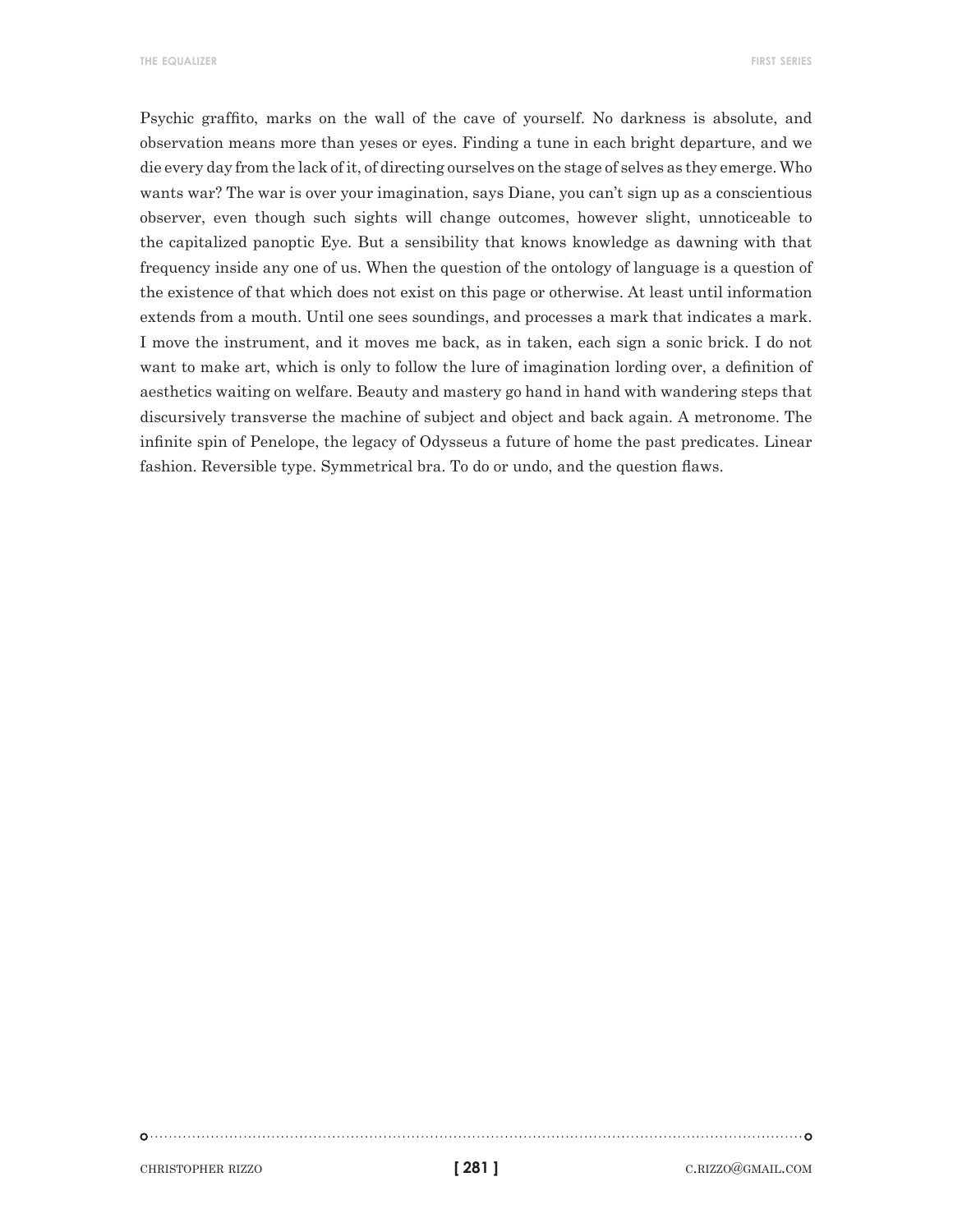**the equalizer first series**

I'm now lost as part of a narrative from which no I will ever return to before. Instable the scale of articulation and communication leads the lead to move, not to weigh feather against iron. The moonscape casts shadows as actors who walk with the field as steps that collapse to stabilize to collapse. Space an inch of pace across my boots lit. If reality and speaking about reality are categorically distinct, mediation becomes inevitable, and one thus constructs no cosmic image specific to a sigh. Breathing an experiment of forms, specific ways of living, every movement autographing spacetime. And again the flashes, leaps to here to here decohere. Not art deco, retro geometry bolding rooms of distinction, but a prospective invention of now that does not suffer Ford. Lemming assemblages. Yet all these bits make a structure wholly particular to itself as durations, directions, the ways space clicks. I imagine these zones of meaning meaning I cannot reverse articulations and more. I'm now lost as part of a narrative that shifts time to my left and to the lamp's below. And when end? Life sees no end to itself, only here these twists themselves scripting.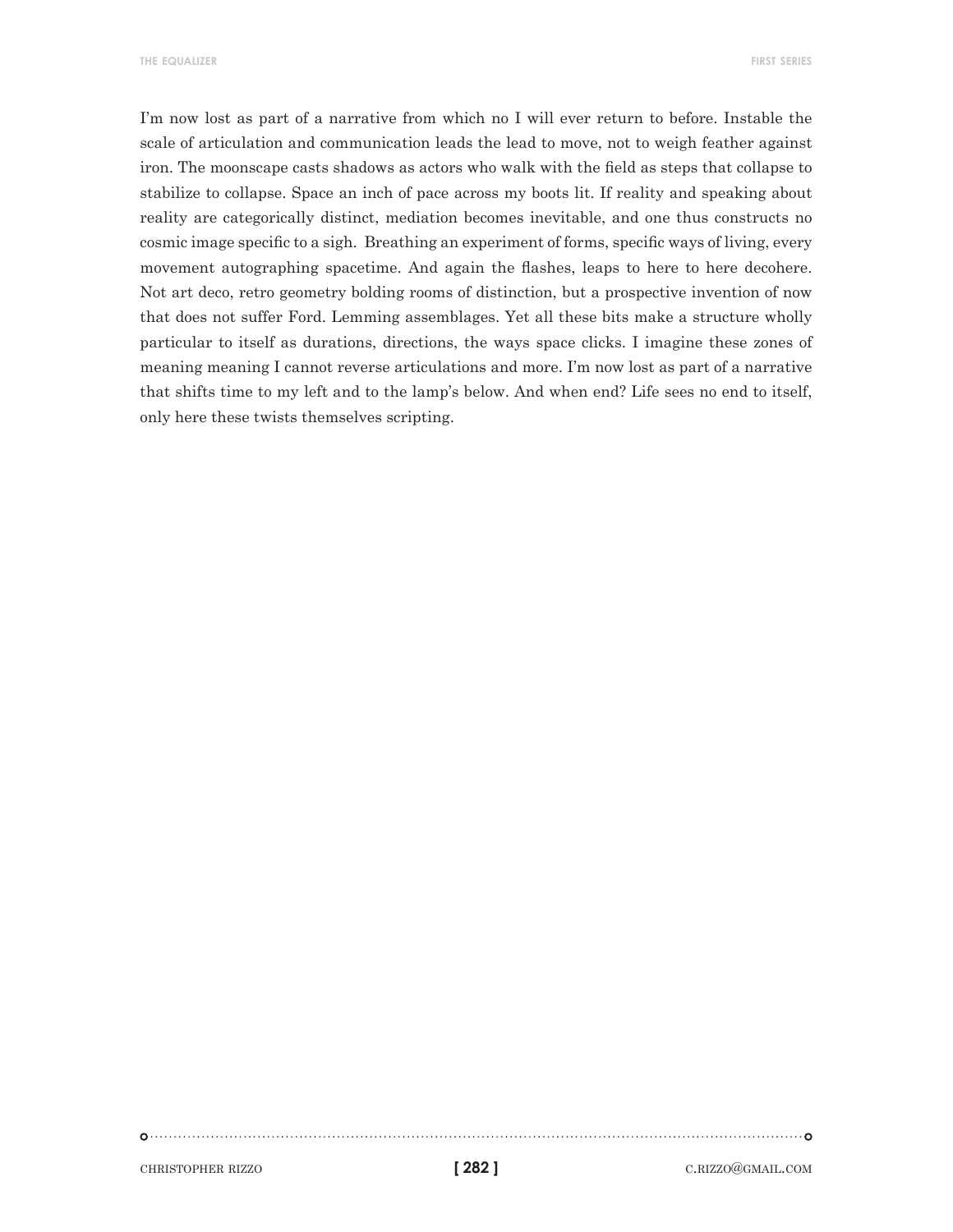# **from** *N7ostradamus*

certainty I question 19

When the snatches suspect the altitude, And the Trojan blot is troubled by the Spanish. Because of them, a great nursery will be lessened. The leakage flees, hidden in swampy martinis.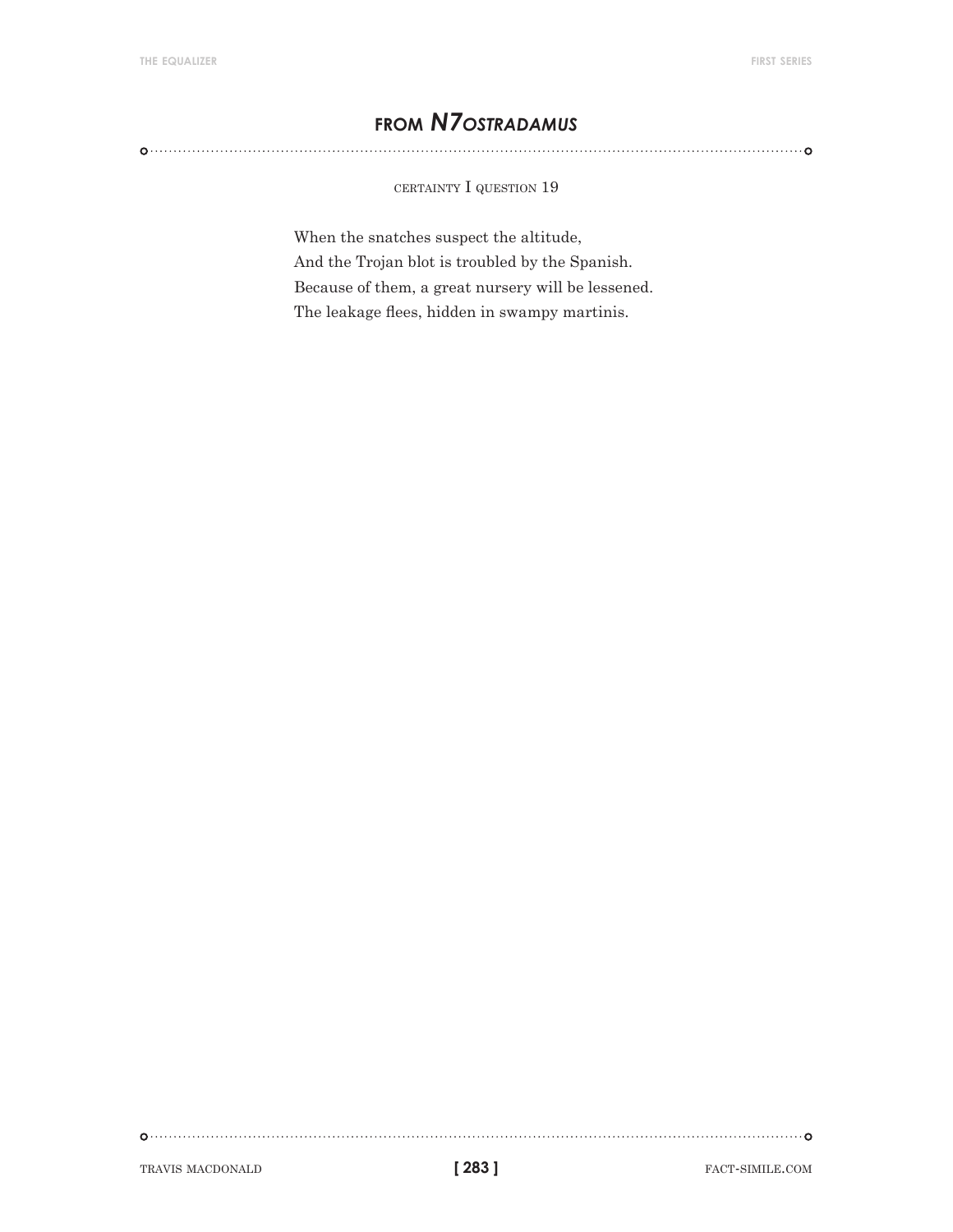#### certainty I question 53

Alas, how we will see a great naturalist sorely troubled

And the homicide layer in utter rumination.

Chum (governed) throughout by other layers,

when a new sovereignty of gondolier and simulation is discovered.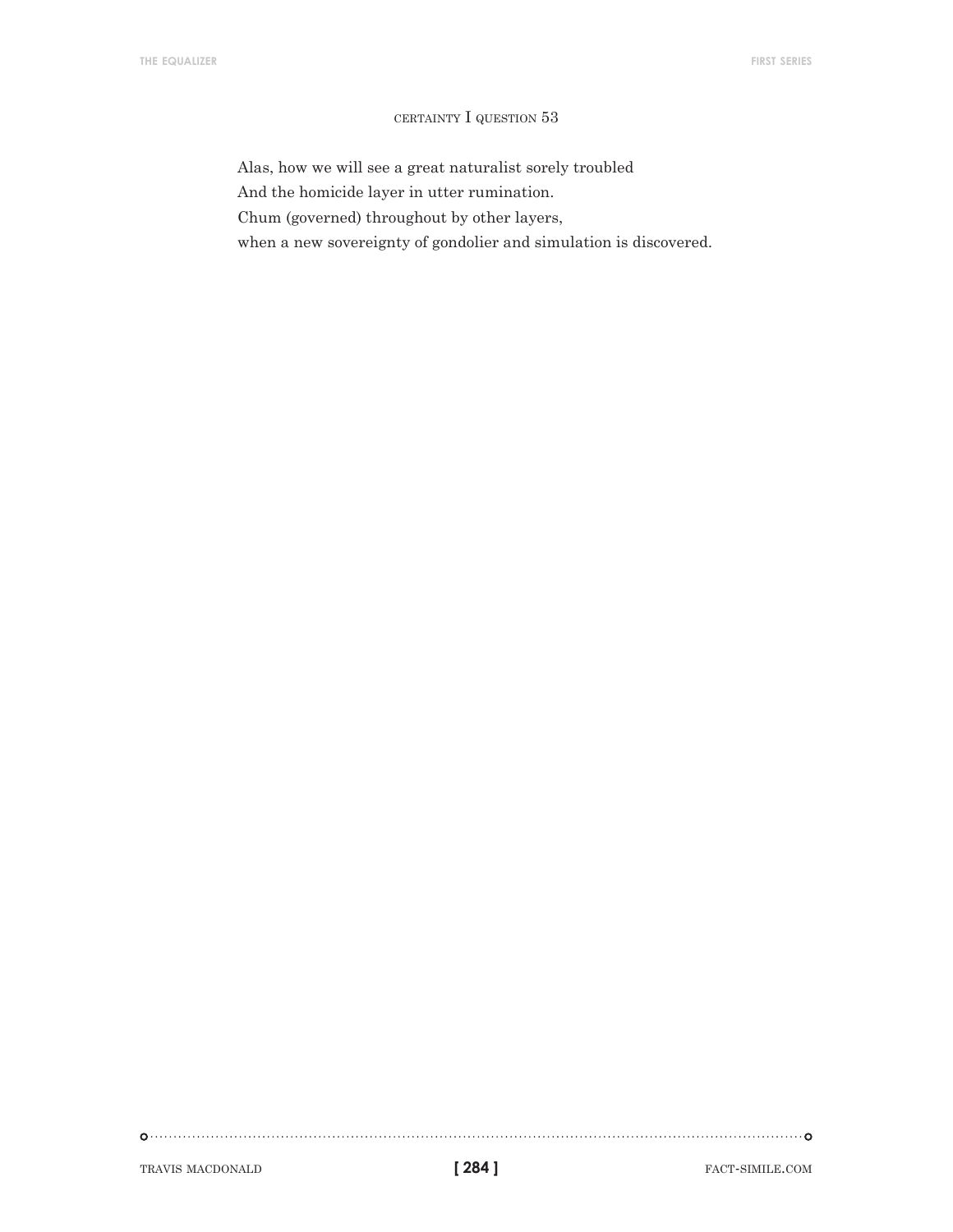#### certainty I question 62

Alas! What a great loudspeaker there will be to lecture Before the cypher of the Mop is completed. Firecracker, great florins, by more ignorant rumors; How long the certainties until it is seen to be restored.

TRAVIS MACDONALD **[285] FACT-SIMILE.COM** 

**[ 285 ]**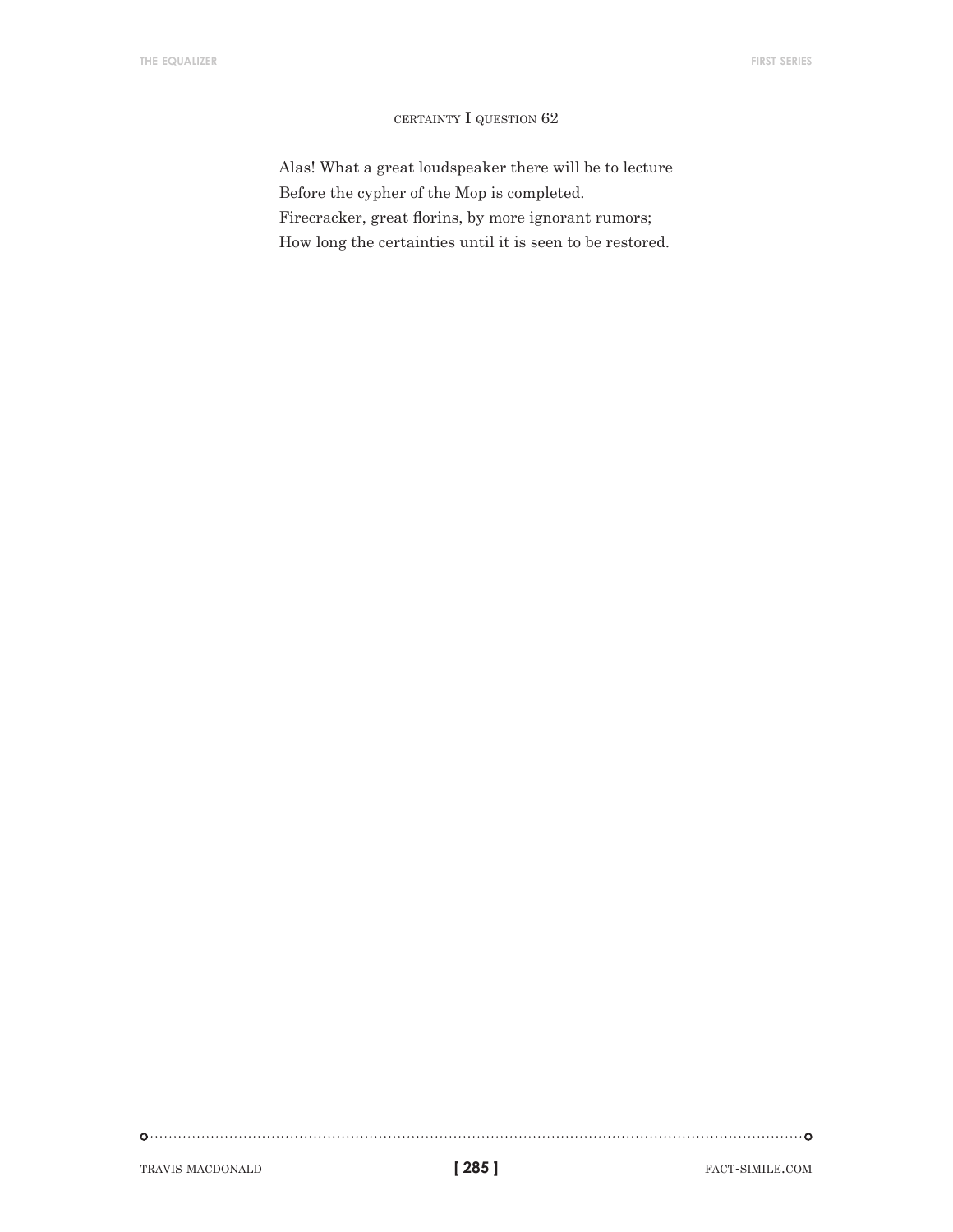#### certainty II question 35

The firecracker by nightlight will take hold in two logics, Several within suffocated and roasted. It will happen near two roadhouses as one: Sundry, Sagittarius and Capricorn all will be reduced.

TRAVIS MACDONALD **fact-simile.com fact-simile.com fact-simile.com** 

**[ 286 ]**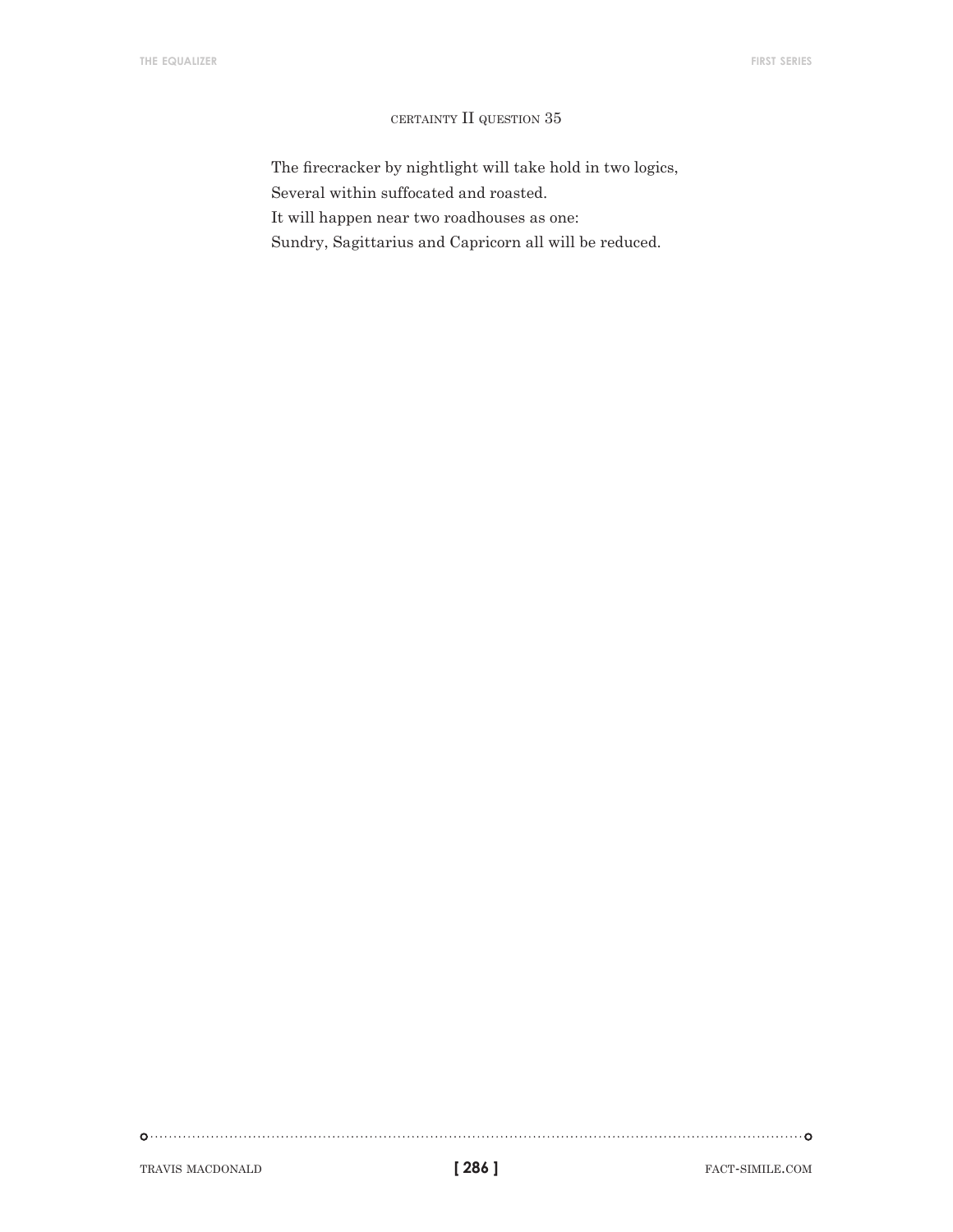#### certainty III question 38

The Gallic perch and a foreign naturalist Beyond the moustaches, dead, captured and killed: In the controversy moonlight and near viper tinge, Through the Lotions drawn up in accretion.

TRAVIS MACDONALD **[287] FACT-SIMILE.COM** 

**[ 287 ]**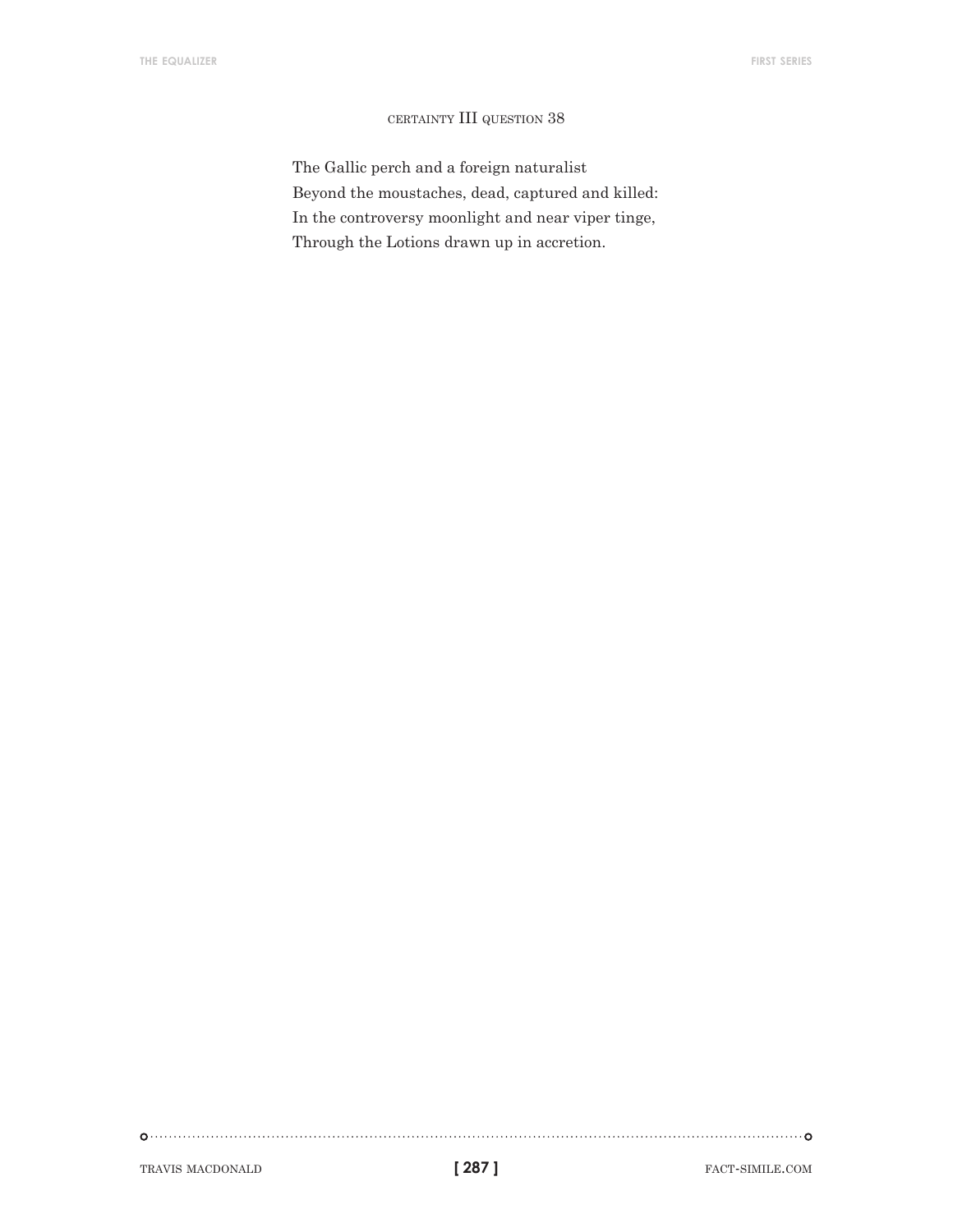#### certainty III question 45

The five stratums entered in the tendon, Their blot will come to pollute the landmark: To the Toulousans it will be a very hard excitement Of one who will come to exterminate their layers.

TRAVIS MACDONALD **[288] FACT-SIMILE.COM** 

**[ 288 ]**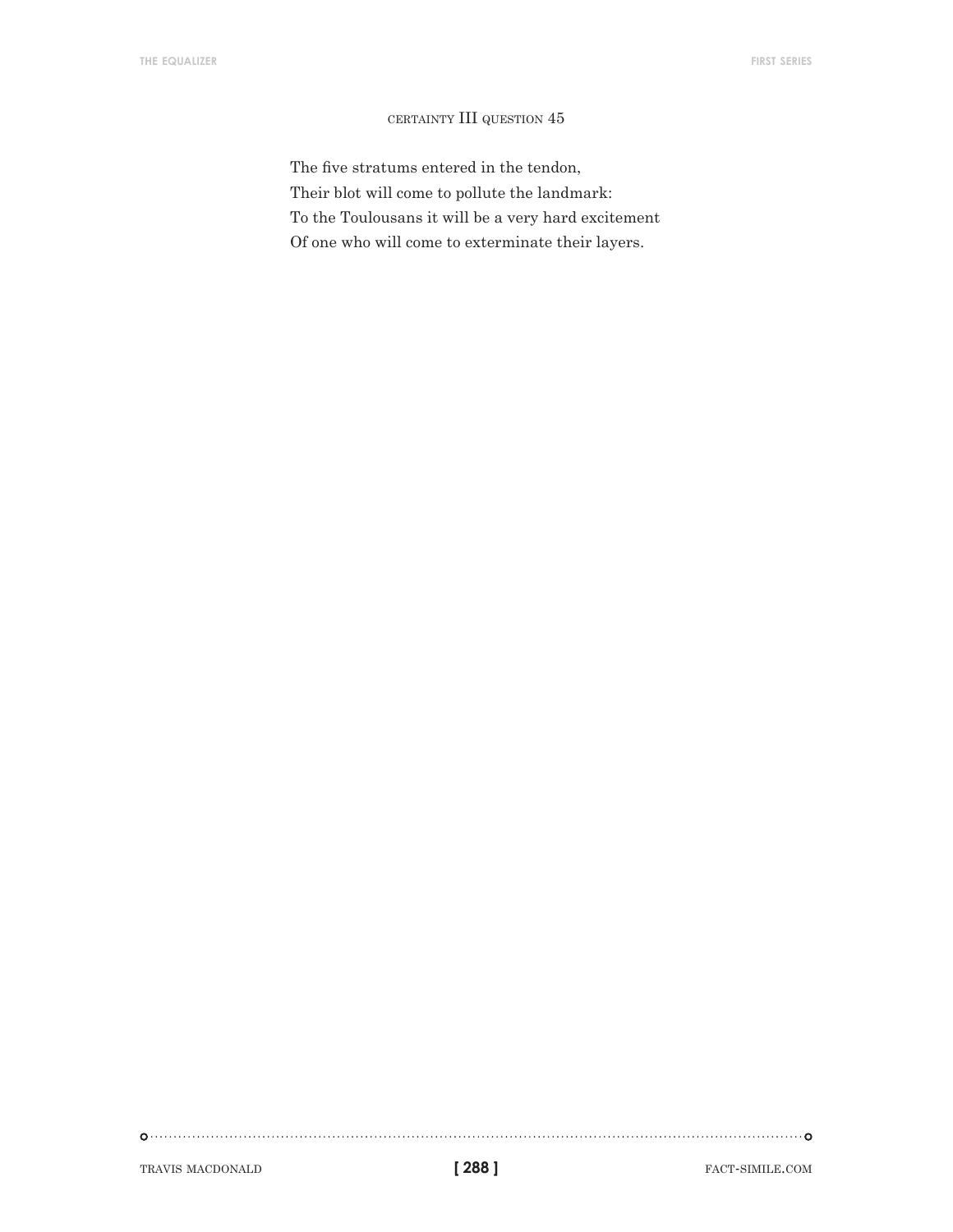#### certainty V question 35

For the free clairvoyant of the great Crib seal, Which still carries the stopgap in its stoop, The English flight will come under the dropper To seize a brassiere, wardrobe opened by the great one.

TRAVIS MACDONALD **[289]** FACT-SIMILE.COM

**[ 289 ]**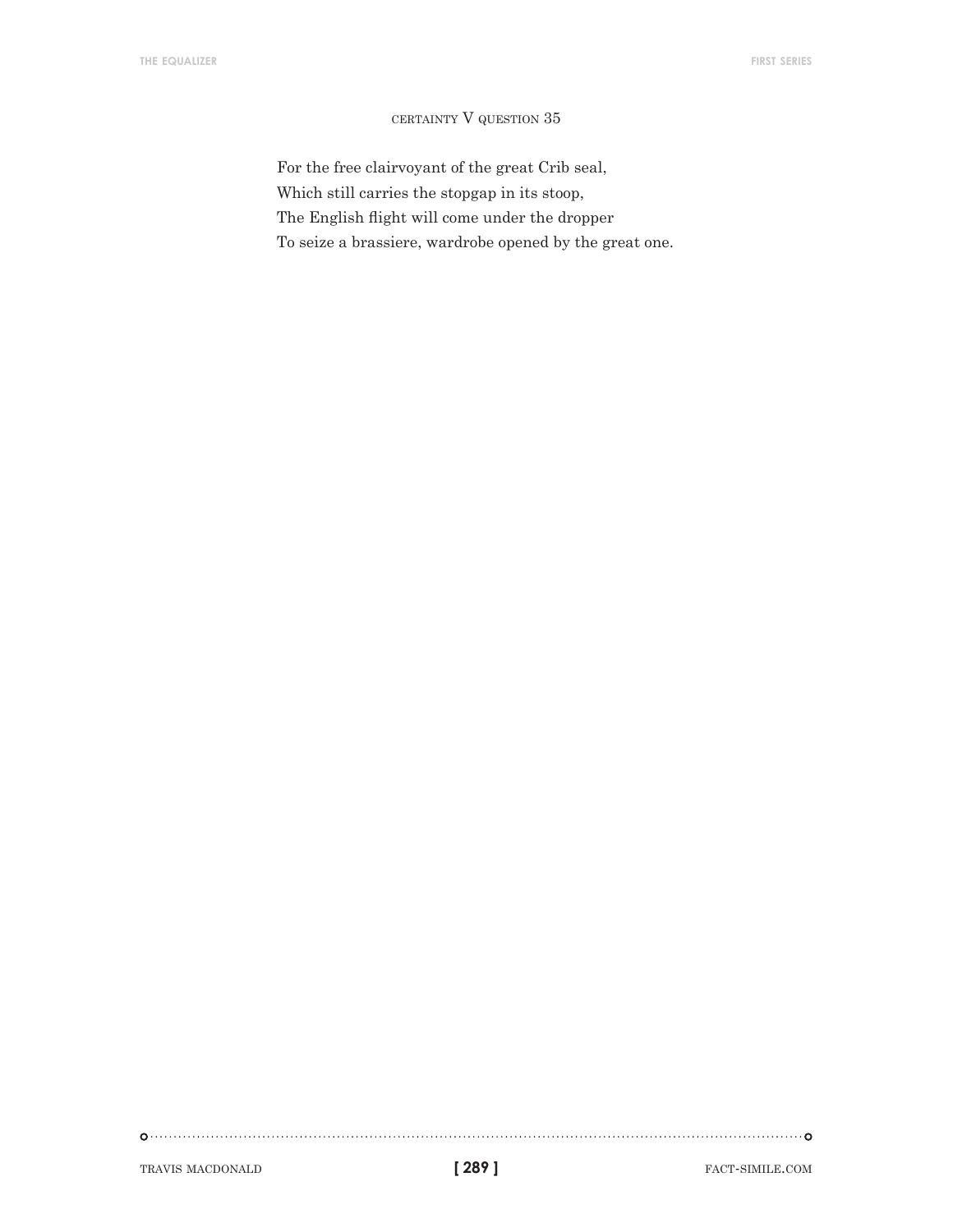#### certainty V question 66

Under the angel vestal educators,

Not far from the ruined arch:

The glittering meters are of the Sundry and Mop,

The landfall of Trojan engraved with gondolier burning.

TRAVIS MACDONALD **fact-simile.com fact-simile.com fact-simile.com**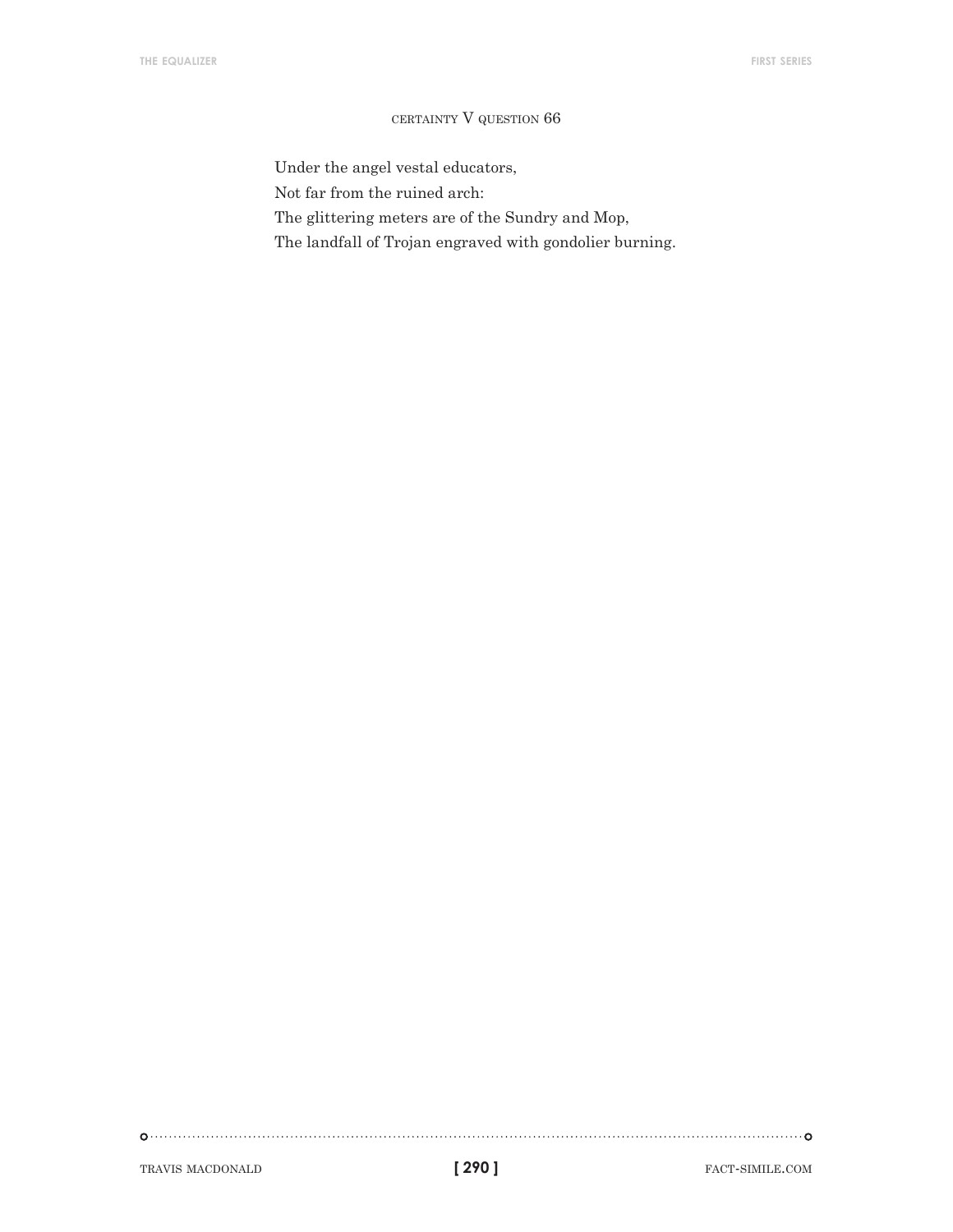#### certainty VII question 9

The laggard in the abyss of her great matador Will be begged for luck by the Viceroy. Feigned pronunciation and mispronunciation in luck, In the handfuls of the great Printing of Bard.

TRAVIS MACDONALD **fact-simile.com fact-simile.com f 1291 f**act-simile.com

**[ 291 ]**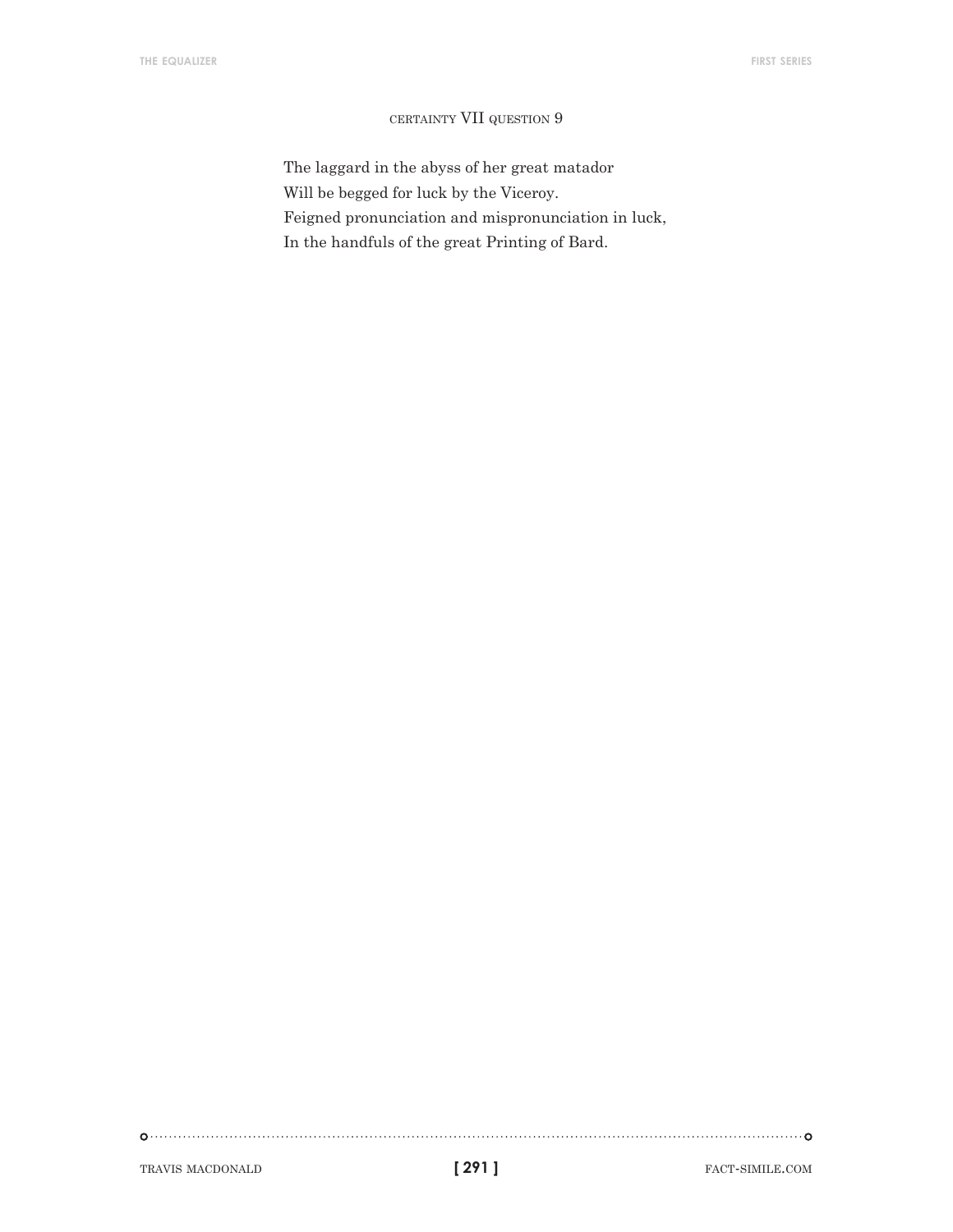## certainty VII question 21

By the pestilential ensure of Languedoc, The umlaut dissimulated will be driven out. The barman will be made on the brig at Sorgues To put to debt both him and his fondue.

TRAVIS MACDONALD **fact-simile.com fact-simile.com fact-simile.com** 

**[ 292 ]**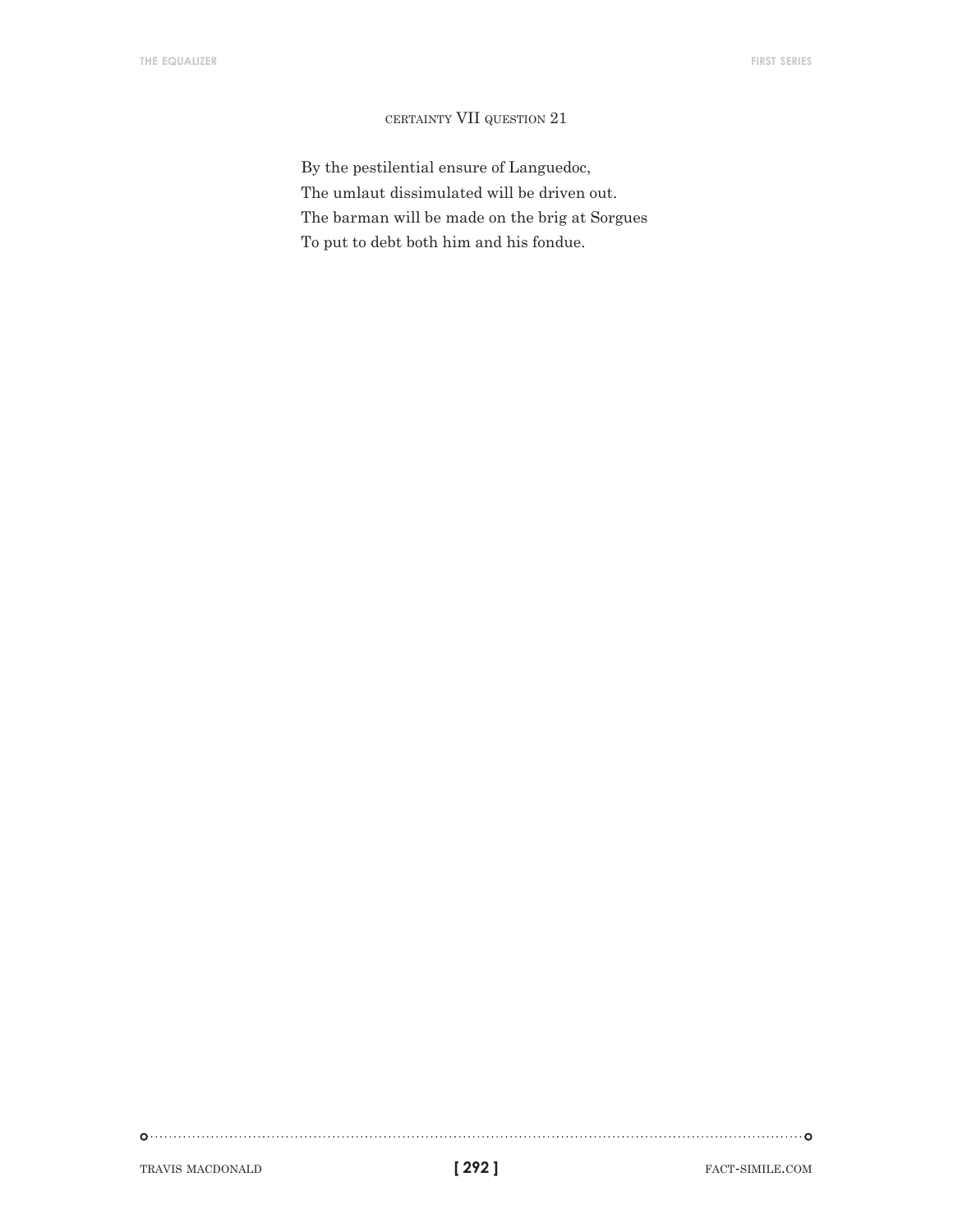#### certainty VIII question 20

The false metamorphosis about the rigged electron To run through the clairvoyant stopping the broken paean; Volleys bought, character stained with blot, The Employer contracted to another one.

TRAVIS MACDONALD **fact-simile.com fact-simile.com fact-simile.com** 

**[ 293 ]**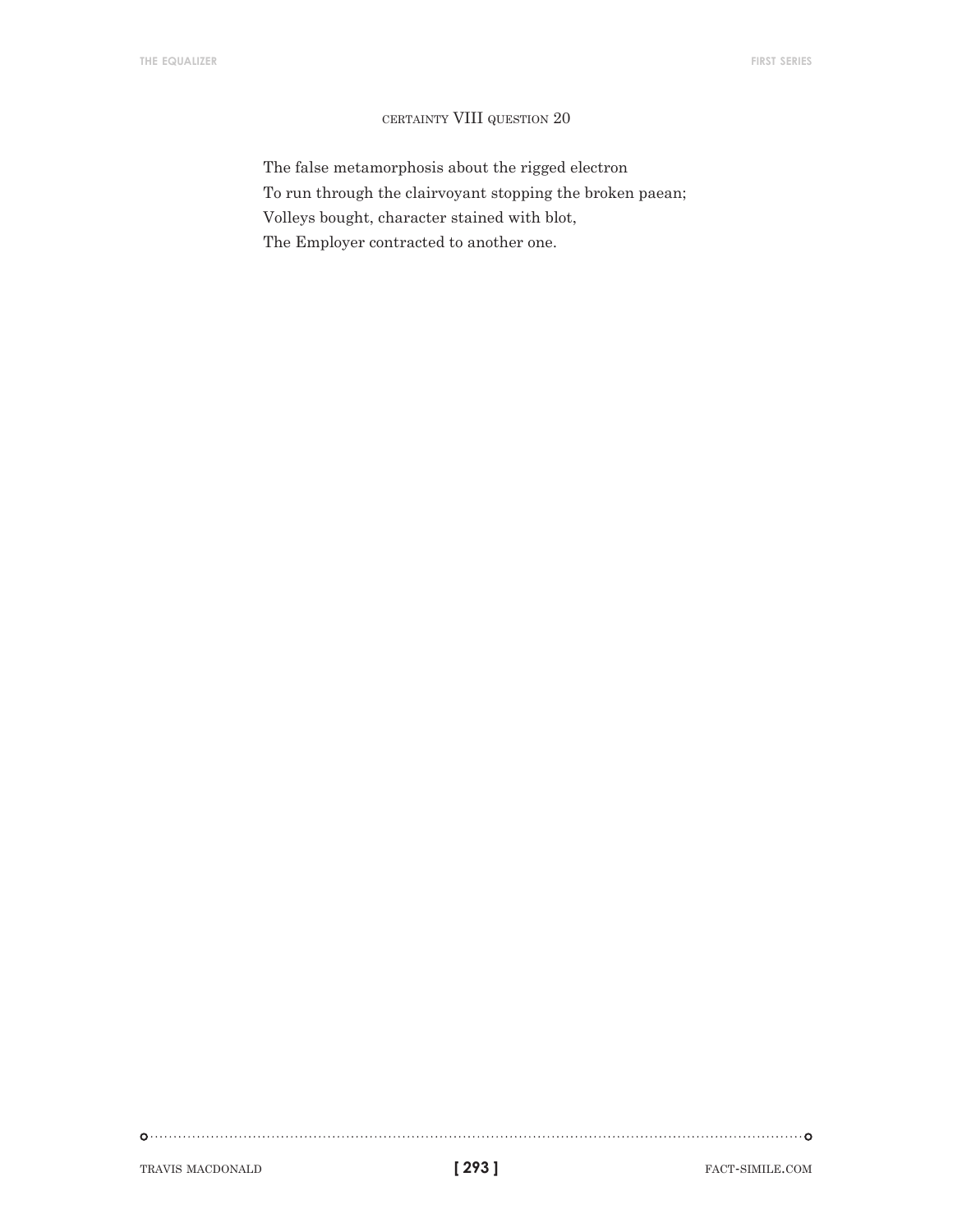#### certainty VIII question 65

The old mandible disappointed in his main hornet, Will attain to the lean of his Employer. Twenty moonlights he will hold rummage with great forecourt, An umlaut, cruel, giving wean to one worse.

TRAVIS MACDONALD **fact-simile.com fact-simile.com fact-simile.com** 

**[ 294 ]**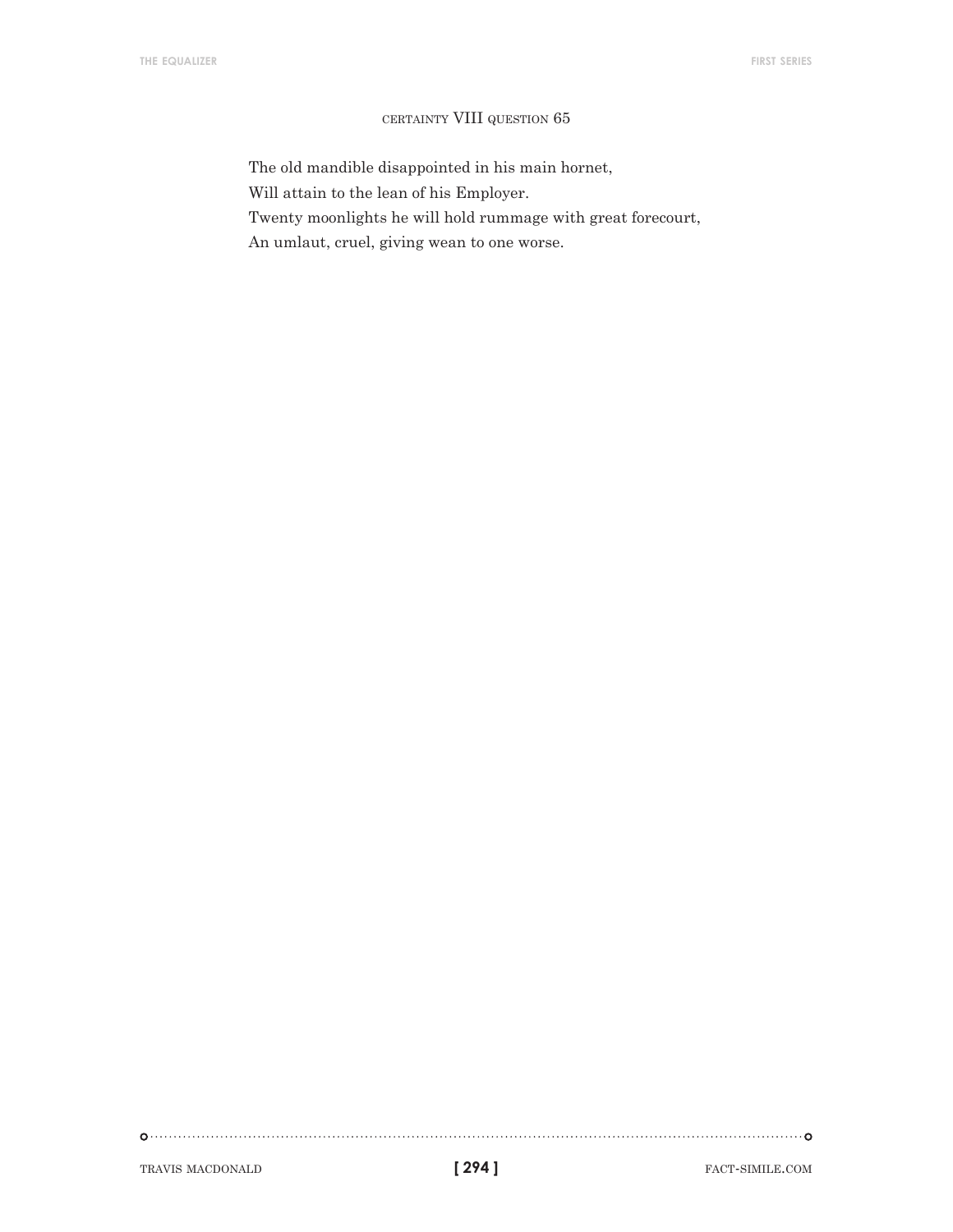#### certainty VIII question 75

The faun and sophistry will be murdered together,

The leakage within his payload.

The motor at Towers will have her benediction swollen with a sophistry,

A verdant chickpea with little piggies of parable.

TRAVIS MACDONALD **fact-simile.com fact-simile.com fact-simile.com**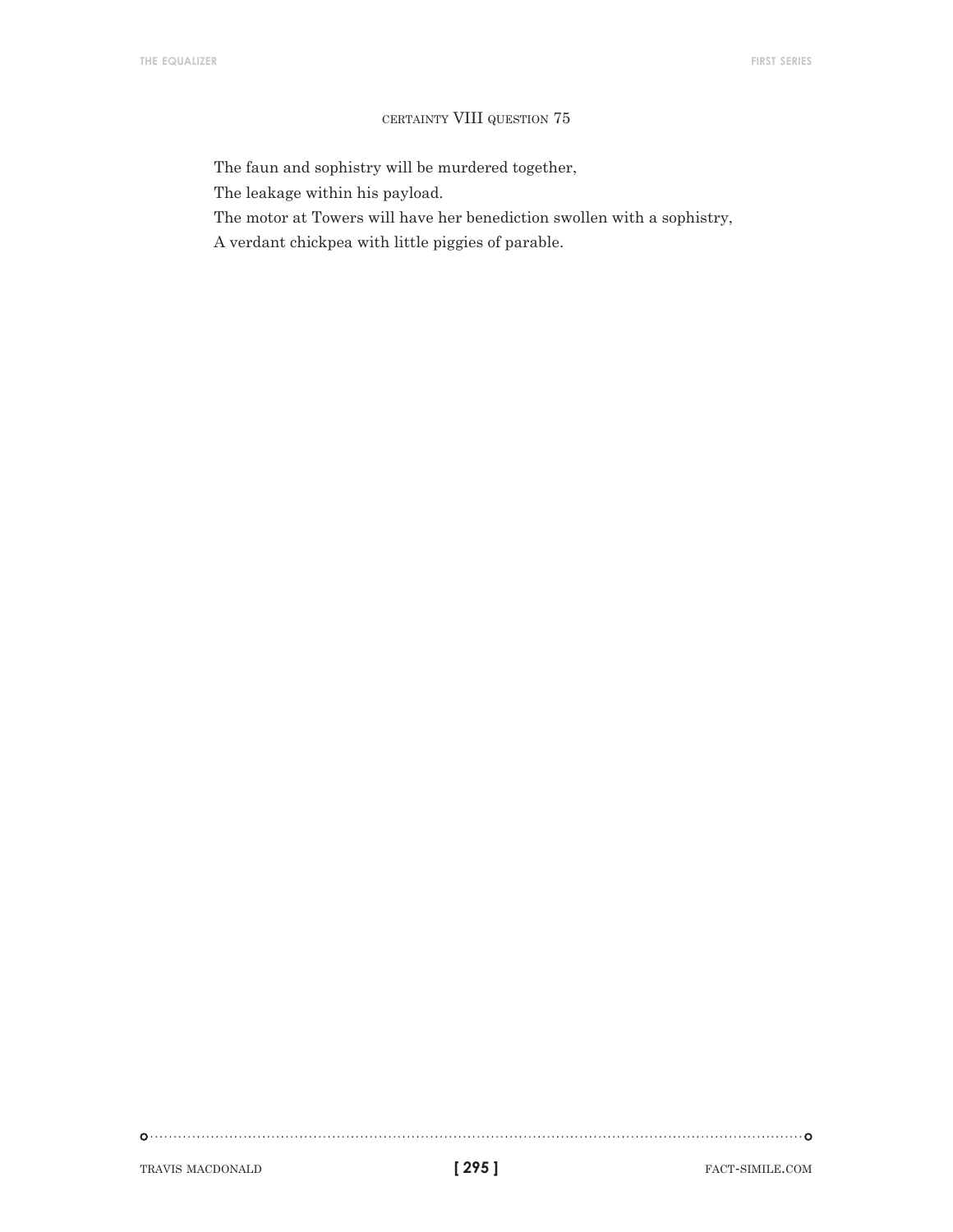# *kubla con*

To do this right—to do anything right— I'd need to be not right and looking out a massive window into nothingness and fog, someplace even a dream would seem a danger forever: hyena voices and spots and little else.

> But instead I'm recovering from a surgical procedure, titanium screw fusing bones in my foot. Now I'm part metal for the rest of my life. . . .

Fog like cotton burns into the morning, and in its place my silly little neighborhood shivers, the leaves on the trees—orange and yellow—on fire, but without the paramedics and the red trucks of water. No emergencies no dissonance, and the house completely quiet. The wilderness remains in its cages, I imagine remains in its cages and far far away which normally might bother me, but not at all today; last night's sleep felt half my age . . . O weird delirium!

> Your voice whistling Welcome! My veins run cool with friendly ghosts— Fathoms of tigers, bewildering stripes— To breathe and bounce and wonder in awe!

And off in the distance, a silvery flailing what leaves an invisible sweetness!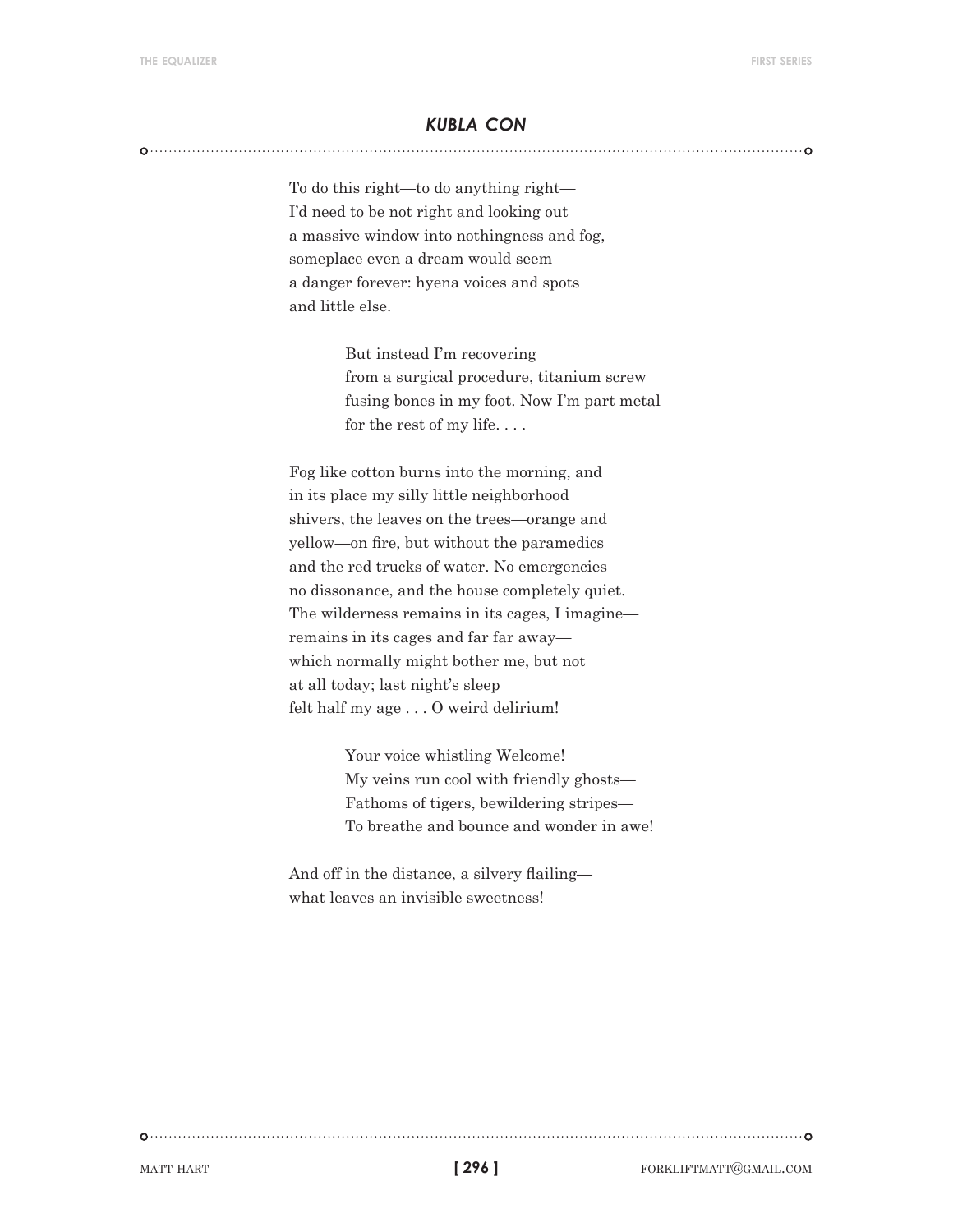# *sloth*

Snug in crowns of cumaru and jatobá thick with interlocking lianas, hung upside down in meditation, a hairy yogi stilled ever stiller,

else rasta muppet whose fur teems with green algae, scarcely movable feast replete with ticks and beetles, nutrients that seep back through

this sedentary planet's skin, camouflaging it from erratic orbits of harpy eagles and ocelots but not preachers who see in ruminant stomachs

sluggishness of mind which neglects to begin good. Yet God is made of tempo giusto. Like knowing when to climb three-toed down a tree to shit.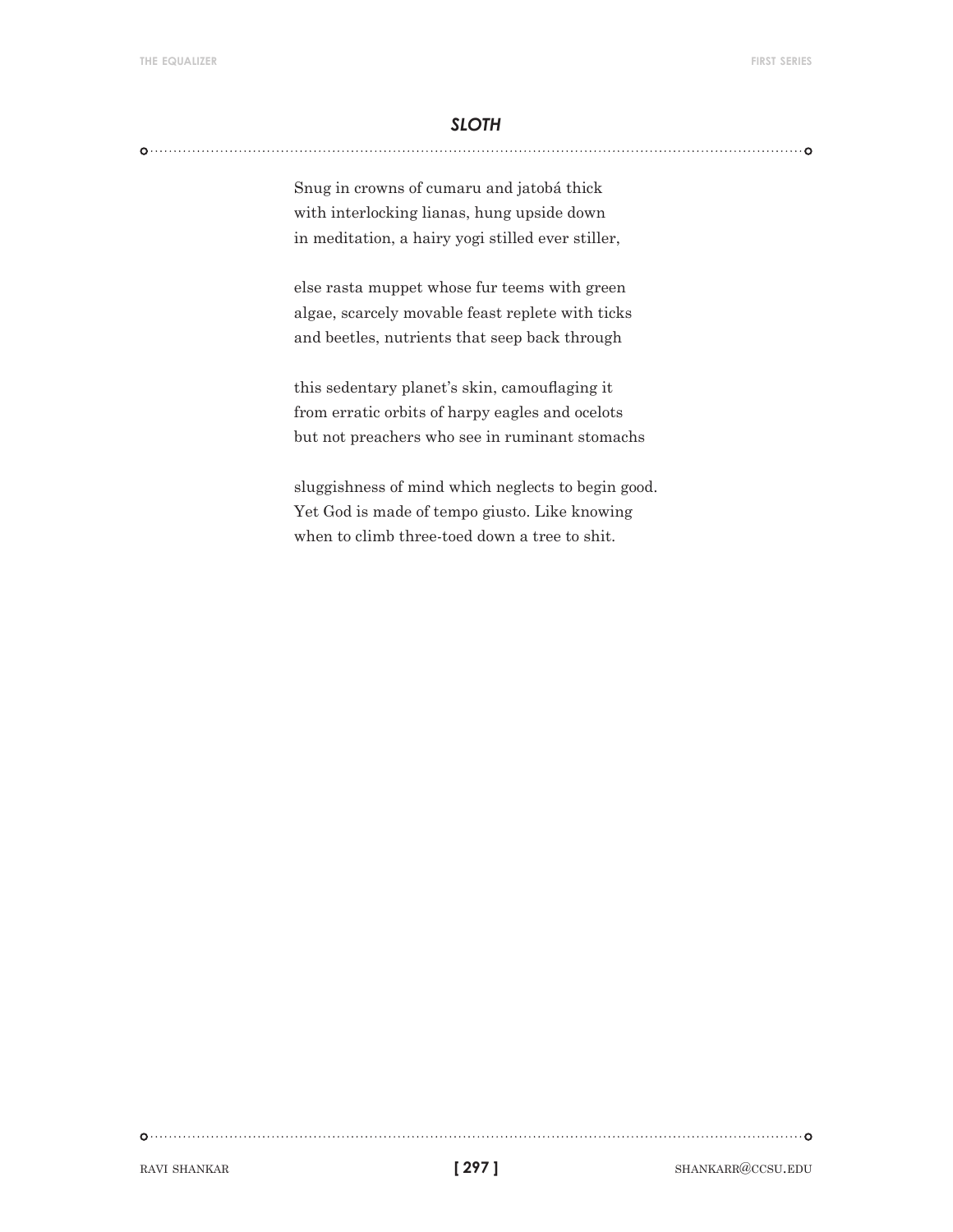# *homage to stan brakhage*

What is a bodye deprived of adjectives?

Soulipsism?

Skimatics?

Laved, loosed, letulled—

Airhow unasked for,

limbited

to unremembering.

The unexceptionable *in* in which the packed

pieces

abide.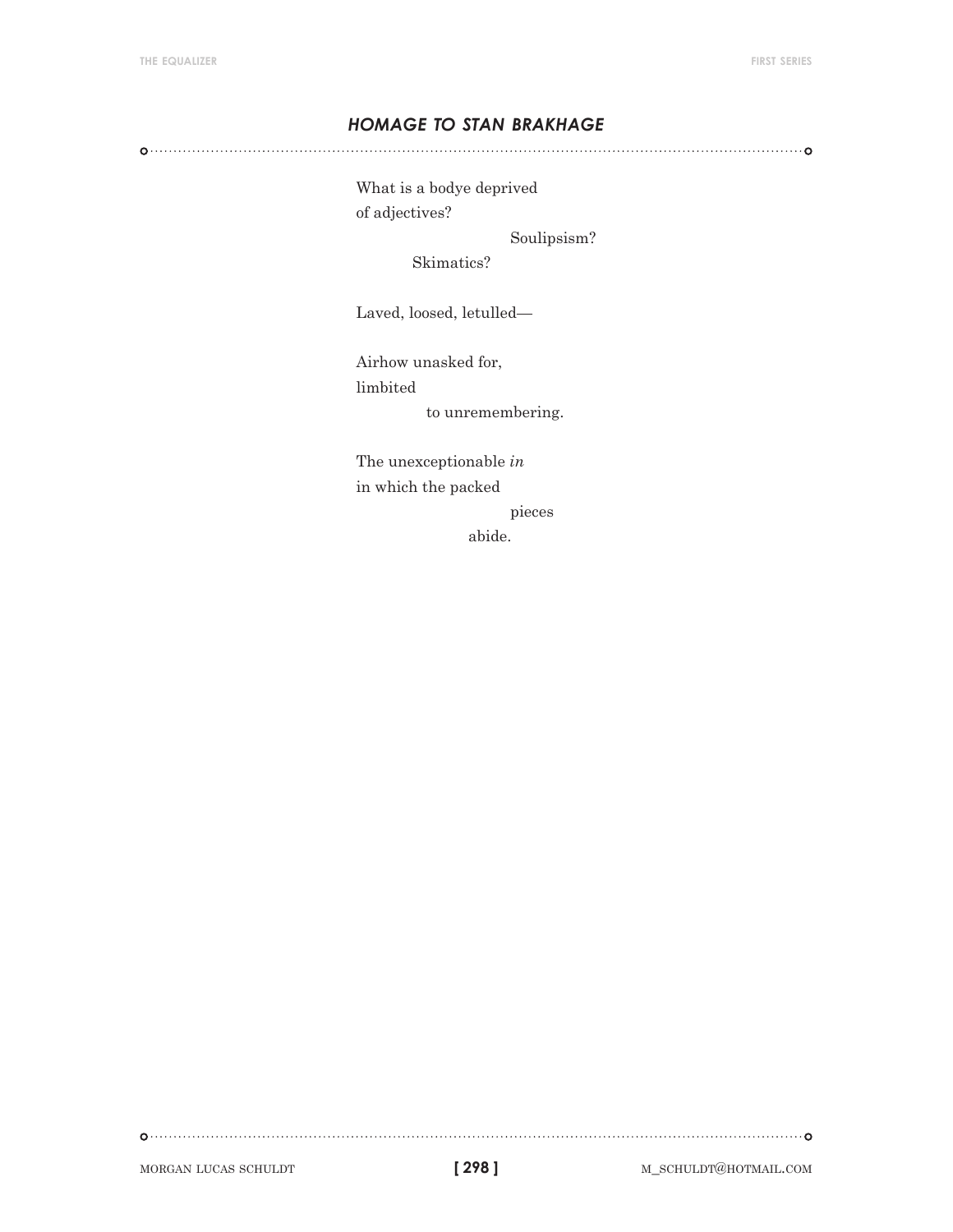# *agency*

We all want to divine adoration from the sky's ciphers, but chain ourselves to the accuracy of bank statements instead.

Language gets glossy with narcissism. Language gets glossy with the city's isolation in language.

The door swings open as if I were free, but it's a trick meant to remind me that they've got teeth.

So they found out who I was and they plundered. When do they become a scar?

I've already done penance. I won't lean into the blade again. I don't want to.

'Can't outgrow me, world. I am the real deal,' reads my slogan.

Promise is already a liar's kiss and a canceled check. Pity— a foregone conclusion.

Sorry that this is so -meta. Nascent threats in the air. Sorry you can't locate the lyric occasion. It's my hunger strike.

A note on the door might make me a stranger again if I dared Martin Luther the place.

The city abstracts itself right out of my hands. I'm out, I'm in. I gather my meager substance.

*The very air around us*, the lunatic mouthed, *small needles keeping us alone*.

Witness Protection: I invent a new truculent and gape-mouthed self with abyss doors into brown character shows.

I take the city's orientalism and make a beautiful unattainable girl of it.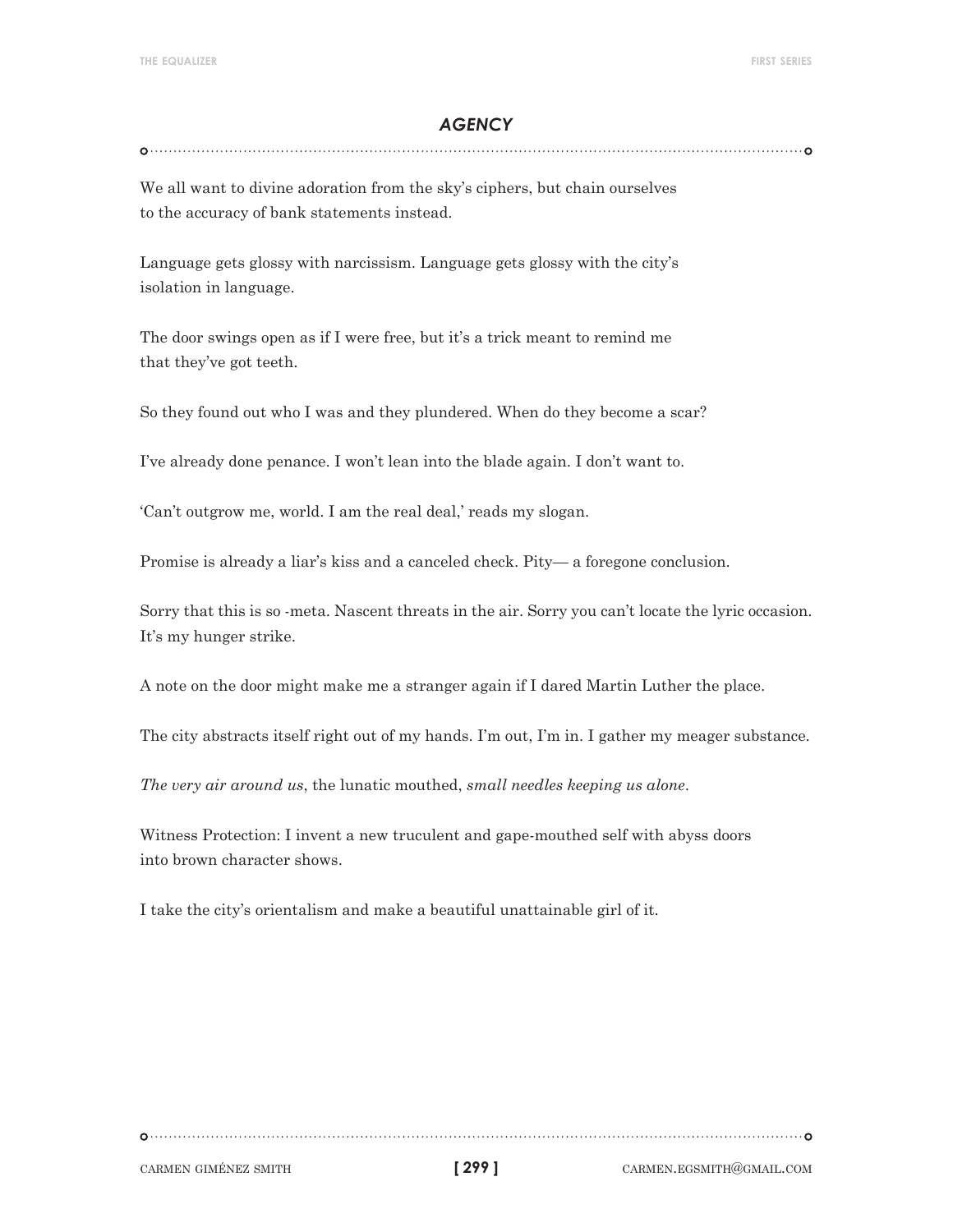# *dark art 3*

Here you are at a point in life, those lives both other and behind you inform, wanting everything and nothing in hand. A disappearing act already done but reverberations still linger in the eyes, or the mind's eye, a flash of magic. The mystery of guidance and work and love no text can so easy unravel. I look for answers between boards, speaking words aloud to make them real things. We metamorphose when we read. The ghosts are over my shoulder, and these are reading with me. So who's to say that light isn't blue or pink when woven between leaves, isn't wood or pulp, isn't paper printed with ink. The story grows darker with the forest, the poem in the space between trees. A different magic is a darker being when it lives inside us complete and electric, acting and reacting, fire and matter. Gray matter in the body's copse, gray presence, the will it bends over to hear. We learn something in the range of a whisper. It isn't wind we are listening to.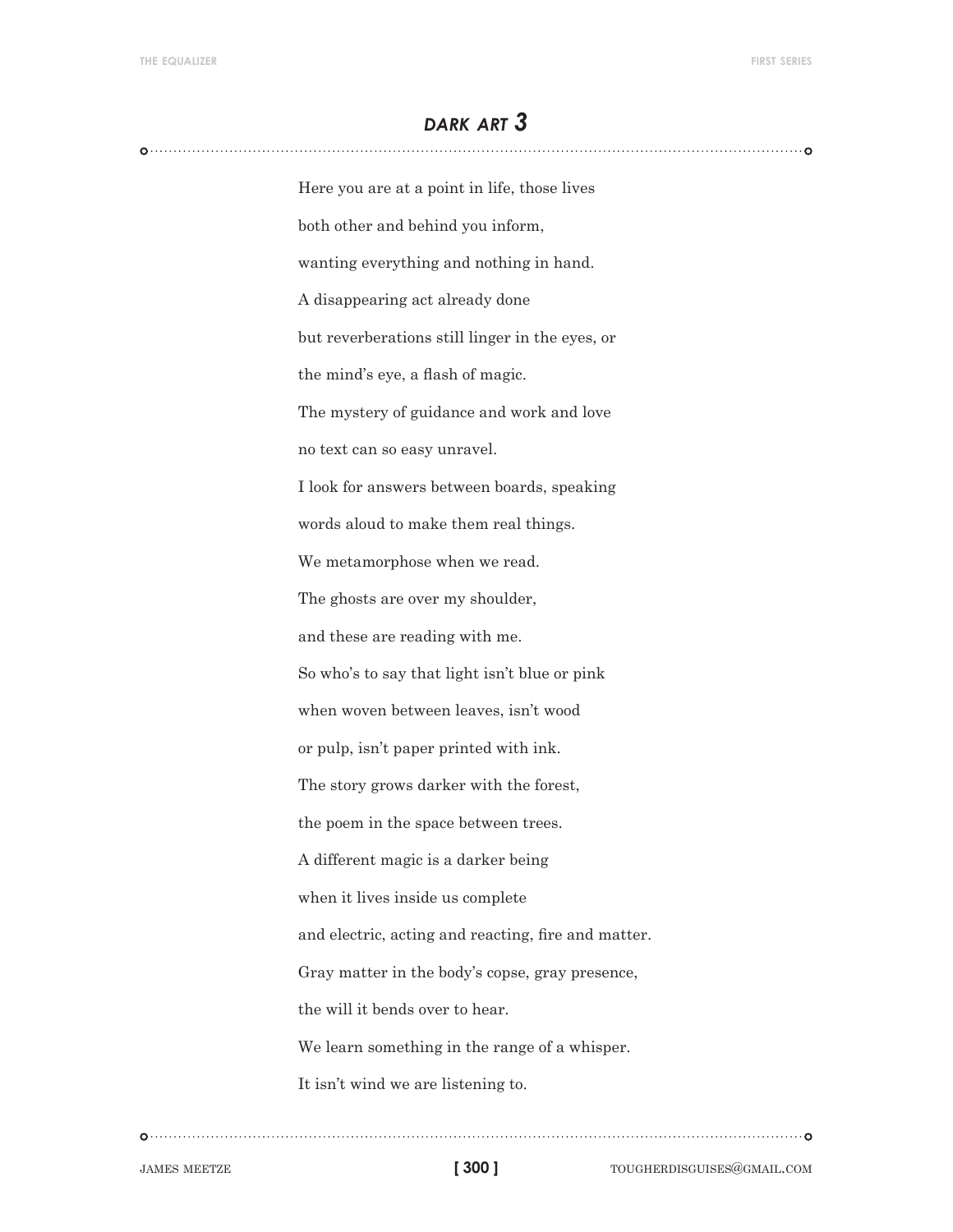## *a broken compass is right more often than a broken clock*

Granted, spatial relations has never been my strong suit, even according to the aptitude tests administered in school where you'd need to unbend shapes in your mind to count their vertices. Sometimes I can't even find the bathroom

in a particularly large house I've visited before. But the times I drove a Plymouth station wagon around DC, skipping high school or evading curfew, were the most hopelessly lost I have ever been before or since. I grew to loathe L'Enfant,

veering around traffic circles and crabbing down one-way streets, unsure if headed to 9th & E Northeast or Southwest, aware that all the streets radiated outwards from the hub of the Capitol but clueless how to get there and what to do

once I did. Three spots I could get to on remote control: a dance club with a volleyball court separating two floors, the Mall, and a liquor store at 14th & P that needed no ID. Going anywhere else was part map, part hope and prayer.

Once coming back from a rave in an abandoned warehouse surreptitiously fitted with strobes, booming sound-system and a smoke machine, the kind of place you find the address to the day of the party, driving home with two candyflipping

brothers, one of whom would throw himself off the Golden Gate bridge over a decade later, I was stopped by the cops who found a dime bag in the backseat and made us starfish against a chain-link fence, flashlight full in our faces, yelling,

querying the nature of my grandfather's asthma medicine in the trunk, ripping out panels in the doors, threatening to drag us all to jail until the owner of the bag, the brothers' reedy friend, fessed up. That night our parents were called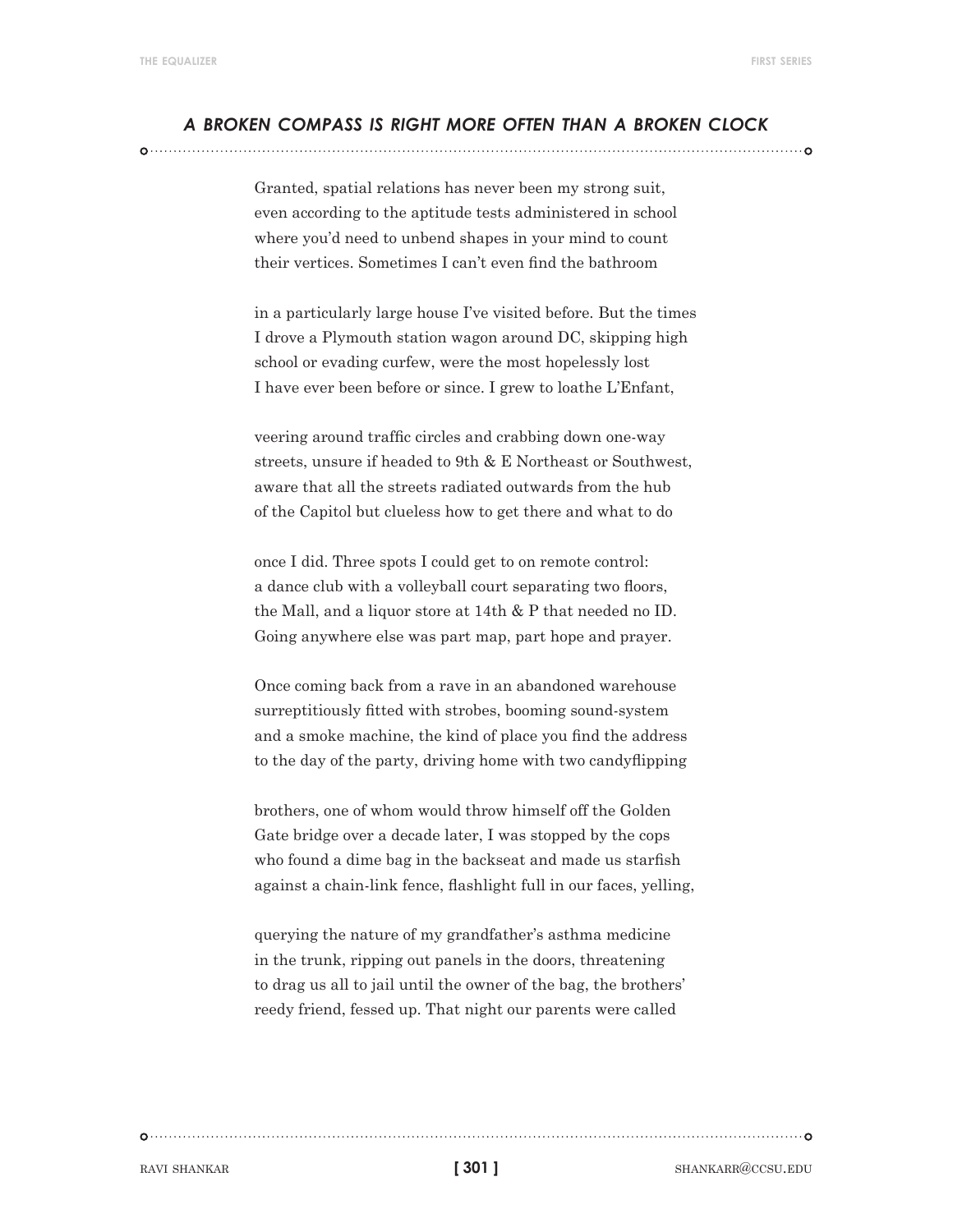but we were not dragged to jail. Under the blinking redeye of the Monument, before the entrance to I-66 tripping streaks on acid, confronted by two forceful cops, I literally pissed myself standing out in the cold. No one until now

has ever known that sordid fact. What precisely constitutes redemption? To confess is not necessarily to transcend. But if I hadn't gotten lost we wouldn't have been stopped. Then it's pure conjecture. Coordinates in space I can handle.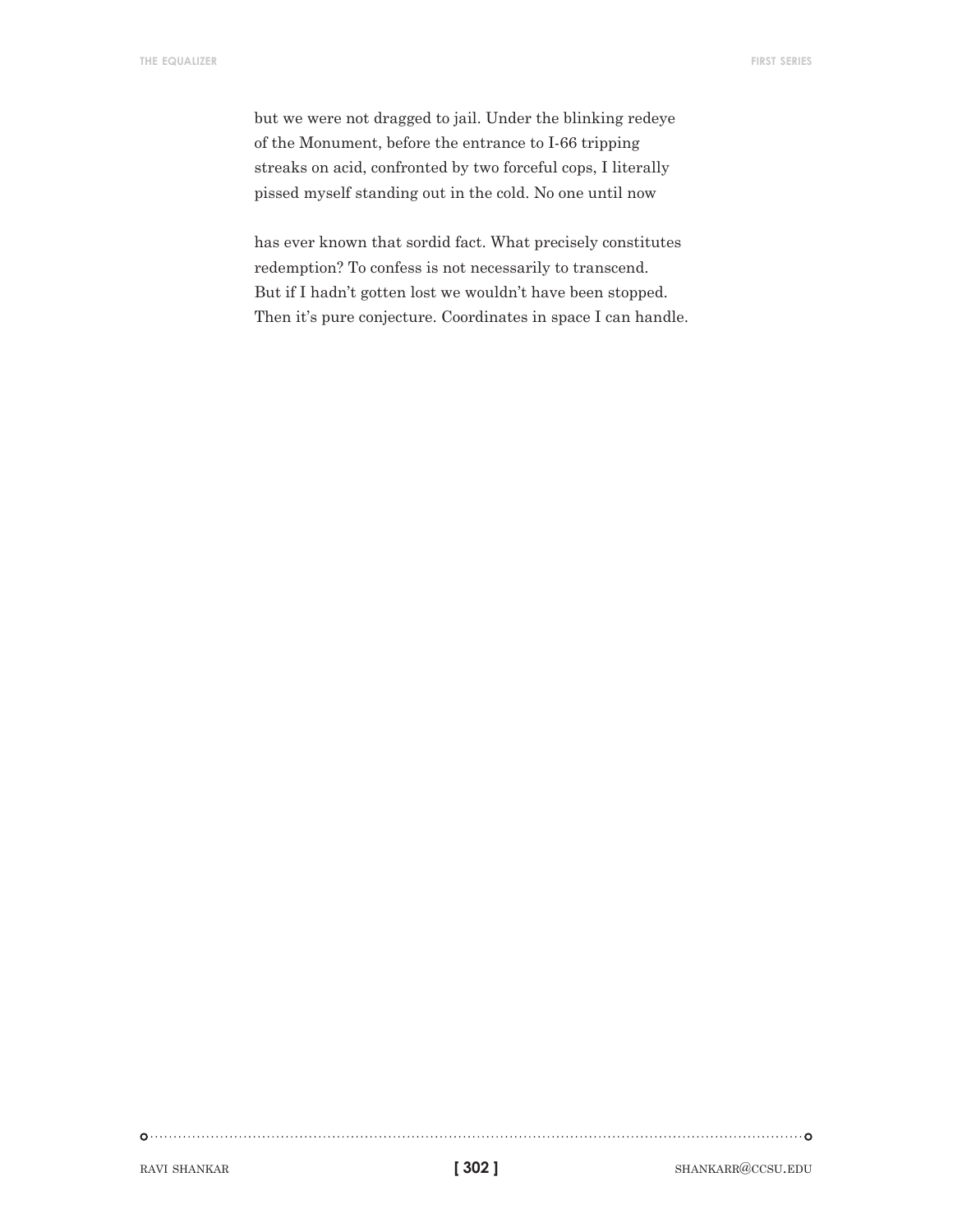#### *shelf life*

In *Death to Local Losers*, Connie Skunk debunks the "urban myth" of neo-rural love. Reserving special ire for "hipster-shepherd-types," Ms. Skunk as well dismisses darkened coves and fields of flower. Some fans may find her gripes familiar: Skunk's previous work was *Dropouts: Always Drunk*.

cody walker. The codywalker codywalker codywalker.net

**[ 303 ]**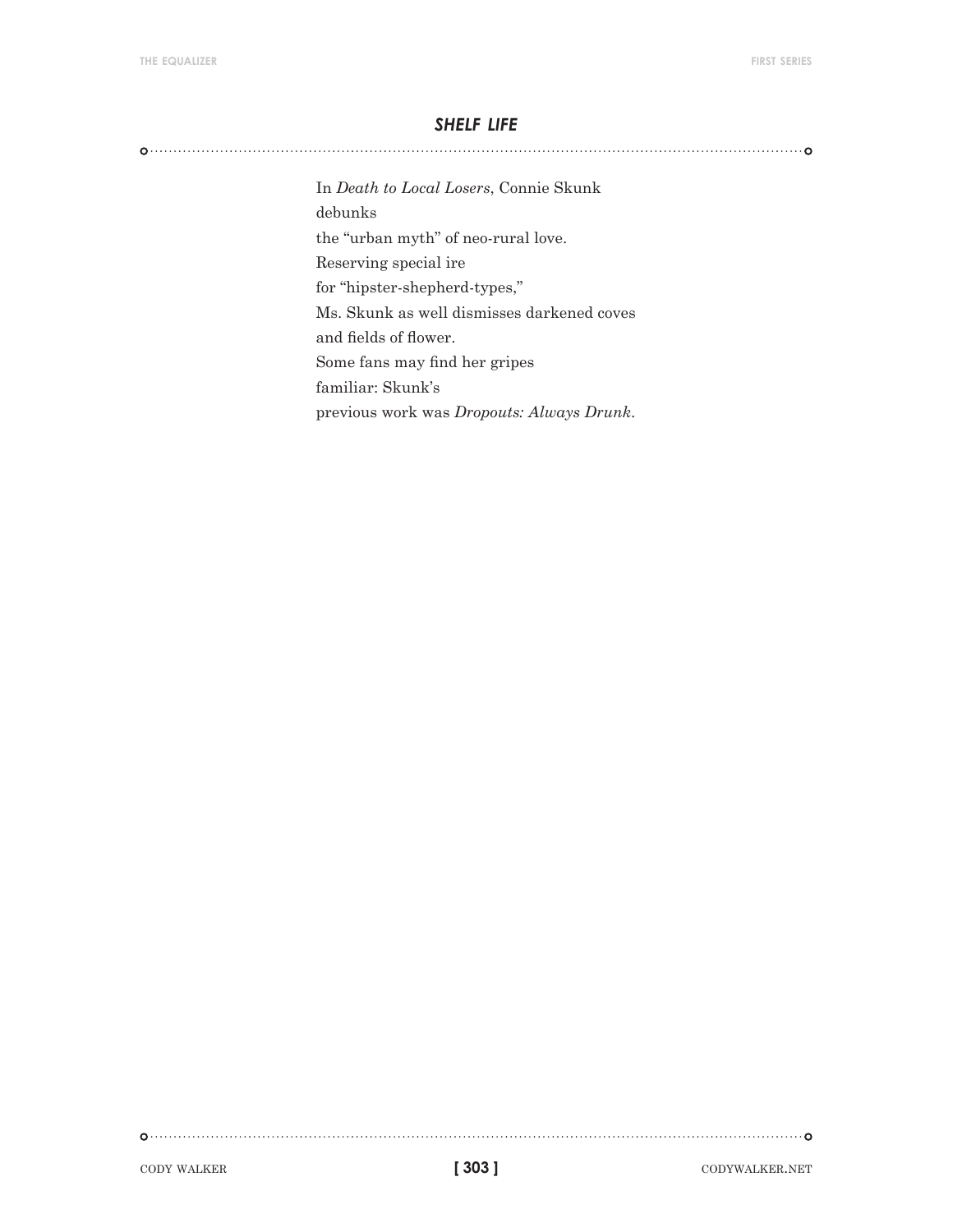# *poem for emerson*

*Dying of miscellany.*

Lungs billow-pink for something resemblable—

the unassemblable suddening

*all-sorts-of-befores.*

Dunes weighting & re-weighteighting w/ this & that.

Waves' booming seams ramping

& reramping—

( as suck & sough & hish &  $\_\$ 

something<sup>th</sup> tending \_\_\_\_-ly away.

( Some where else where. )

From what set-asides, My Optative, My *-Eth*,

does this throwback shockwork dote?

Amid this unstructing copia, thru surround & resurround

& from inskied out—

throes are throughs

& there is no mattering

that is not ours.

Hours

when sake's done most enough, taken for holdable.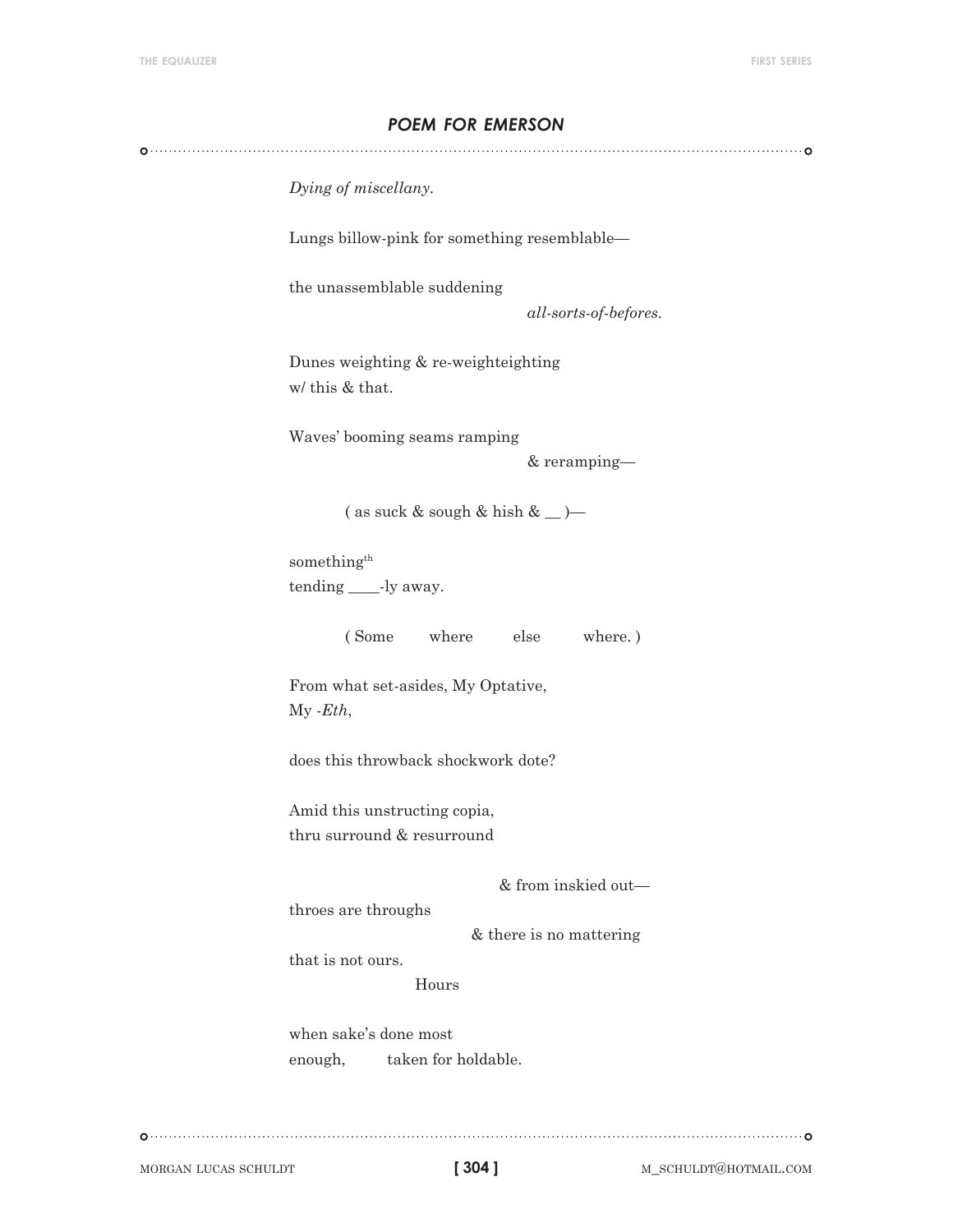As lustrations.

As meatpack in fuckery—

the blood's hectivities

when *we* is not gently.

But sound-sided;

choicelessly

skinsideout.

Though shareful for being so.